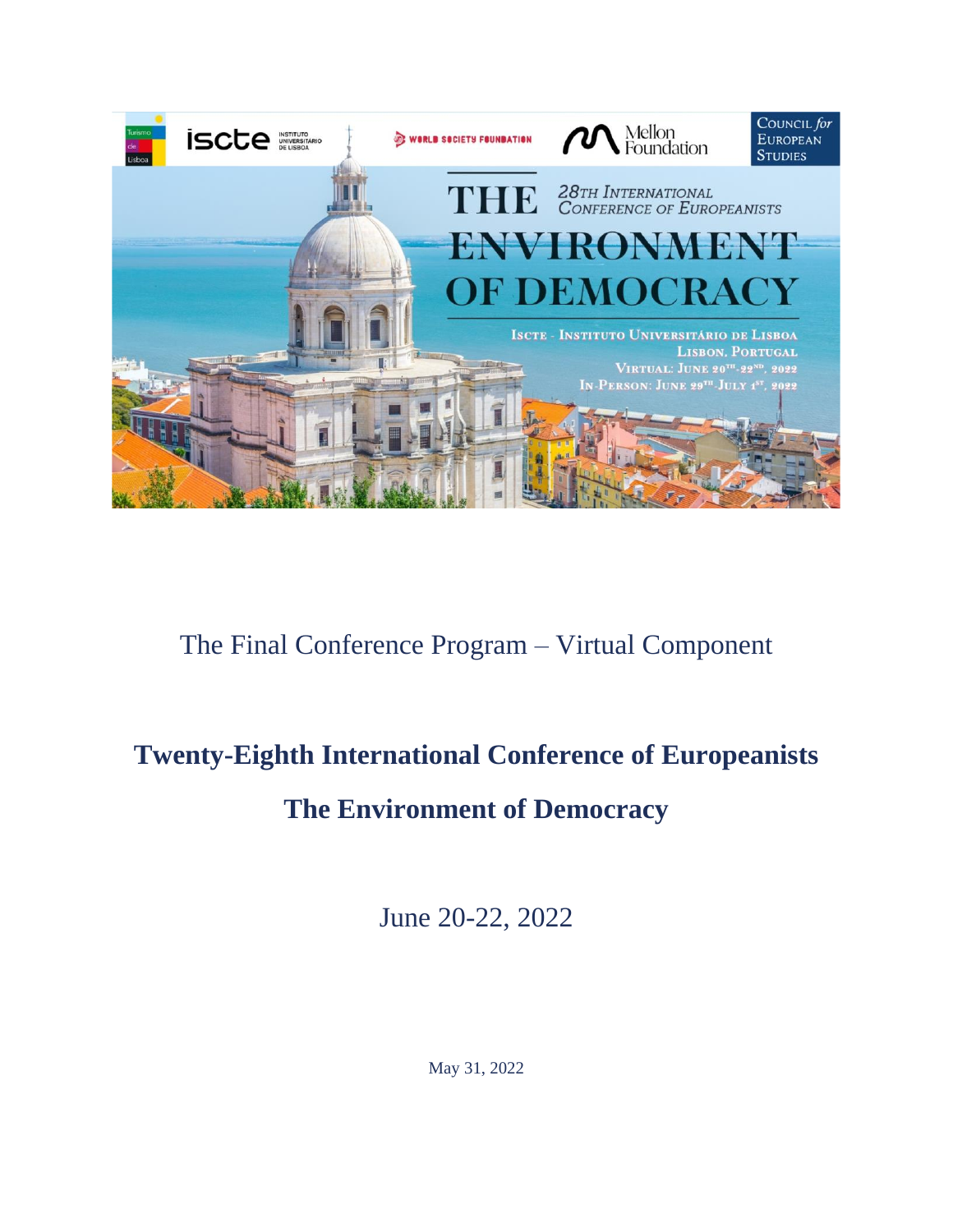# **Virtual Conference Side-Events**

## **How to Pitch to Publishers**

6/20/2022 7:00 PM to 8:30 PM - Zoom Room 1 8:00 PM to 9:30 PM CEST 2:00 PM to 3:30 PM EDT

*Conference Side Event*

Moderator: *Orfeo Fioretos - Temple University* Participants:

*Madison Allums - Commissioning Editor, US Politics and Political Theory, Palgrave Macmillan*

*Andrew Kinney - General Editor, Harvard University Press*

*Mary Al-Sayed - Editor, Anthropology & History, University of Chicago Press*

#### **Radicalism and Violence Network Business Meeting** 6/21/2022 7:00 PM to 8:30 PM - Zoom Room 1 8:00 PM to 9:30 PM CEST 2:00 PM to 3:30 PM EDT

*Conference Side Event*

Chair: *Eric Schoon - The Ohio State University Annett Graefe - New York University Richard McNeil-Willson - European University Institute*

**Decolonizing European Studies** 6/28/2022 4:00 PM to 6:00 PM - Room B2.02 *Conference Side Event*

Chair: *Claske Vos - University of Amsterdam*

*Markus Hallensleben - University of British Columbia, Center for Migration Studies and Department of Central, Eastern, and Northern European Studies Katrin Sieg - Georgetown University, Director, BMW Center for German and European Studies Pawel Lewicki - European University Viadrina, Social and Cultural Sciences, Institute for European Studies Arina Rotaru - BNU-HKBU United International College*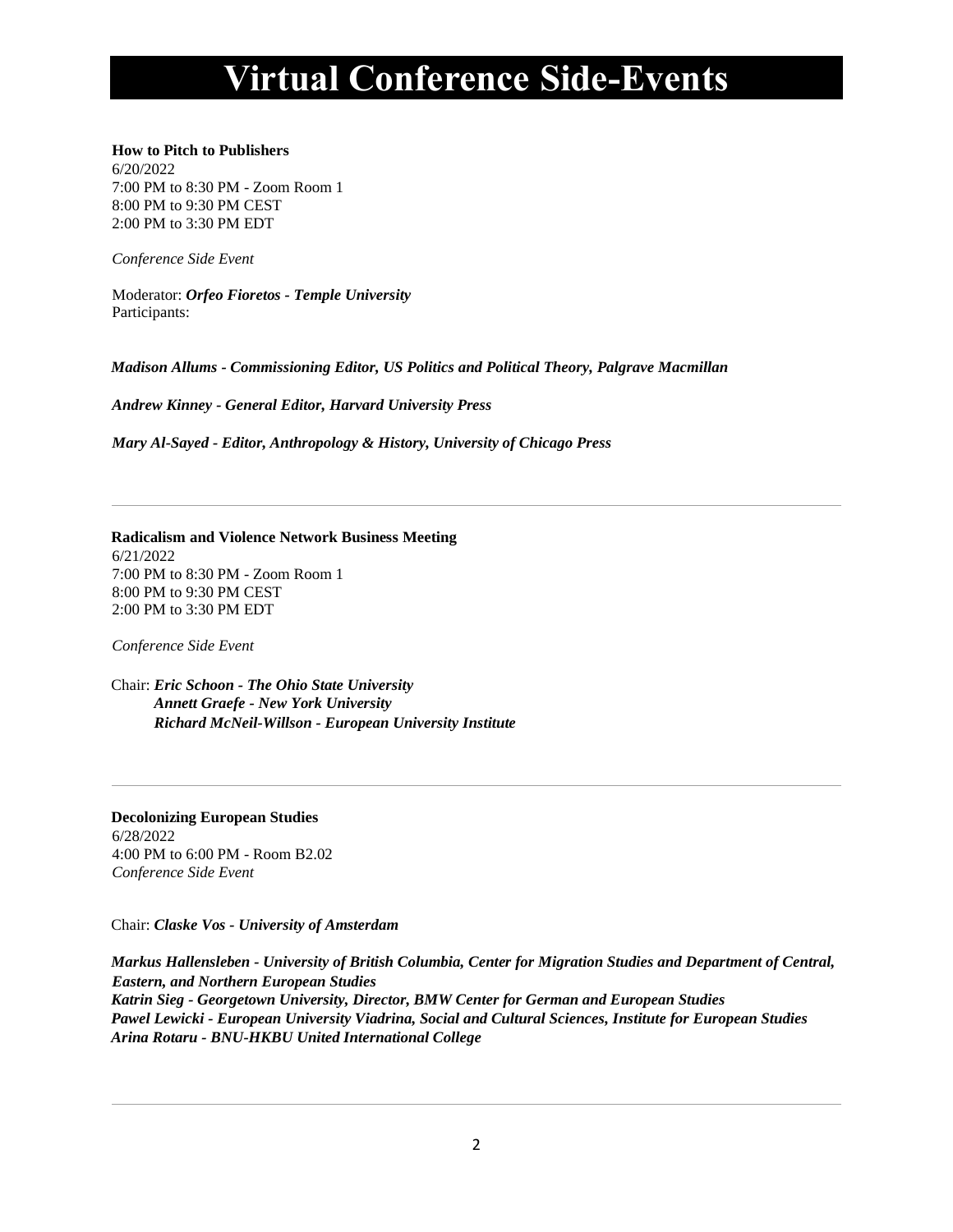# **Virtual Conference Side-Events**

# **Green Gradualism and its Discontents**

6/29/2022 6:00 PM to 7:45 PM GMT+1 7:00 PM to 8:45 PM CEST 1:00 PM to 2:45 PM EDT

Main Auditorium - Hybrid Format *Keynote*

Speaker: *Daniela Gabor - UWE Bristol*

Chair: *Alison Johnston - Oregon State University*

Discussant*: Manuela Moschella - Scuola Normale Superiore*

## **After Globalization: The Future of World Society** 6/30/2022 4:00 PM to 5:45 PM GMT +1 5:00 PM to 6:45 PM CEST

Auditorium B1.04 - Hybrid Format *Plenary Panel*

11:00 AM to 12:45 EDT

Chair: *Marc Herkenrath - World Society Foundation* Participants:

*Valentine Moghadam - Northeastern University*

*Sylvia Walby - City, University of London*

*Christian Suter – World Society Foundation*

Discussant: *Heidi Gottfried - Wayne State University*

**Is Climate Change Good for Democracy?** 6/30/2022 6:00 PM to 7:45 PM GMT+1 7:00 PM to 8:45 PM CEST 1:00 PM to 2:45 PM EDT

Main Auditorium - Hybrid Format *Keynote*

Speaker*: Mike Hulme - University of Cambridge*

Chair: *Paula Castro - ISCTE - Instituto Universitário de Lisboa* Discussant*: Helena Freitas – University of Coimbra*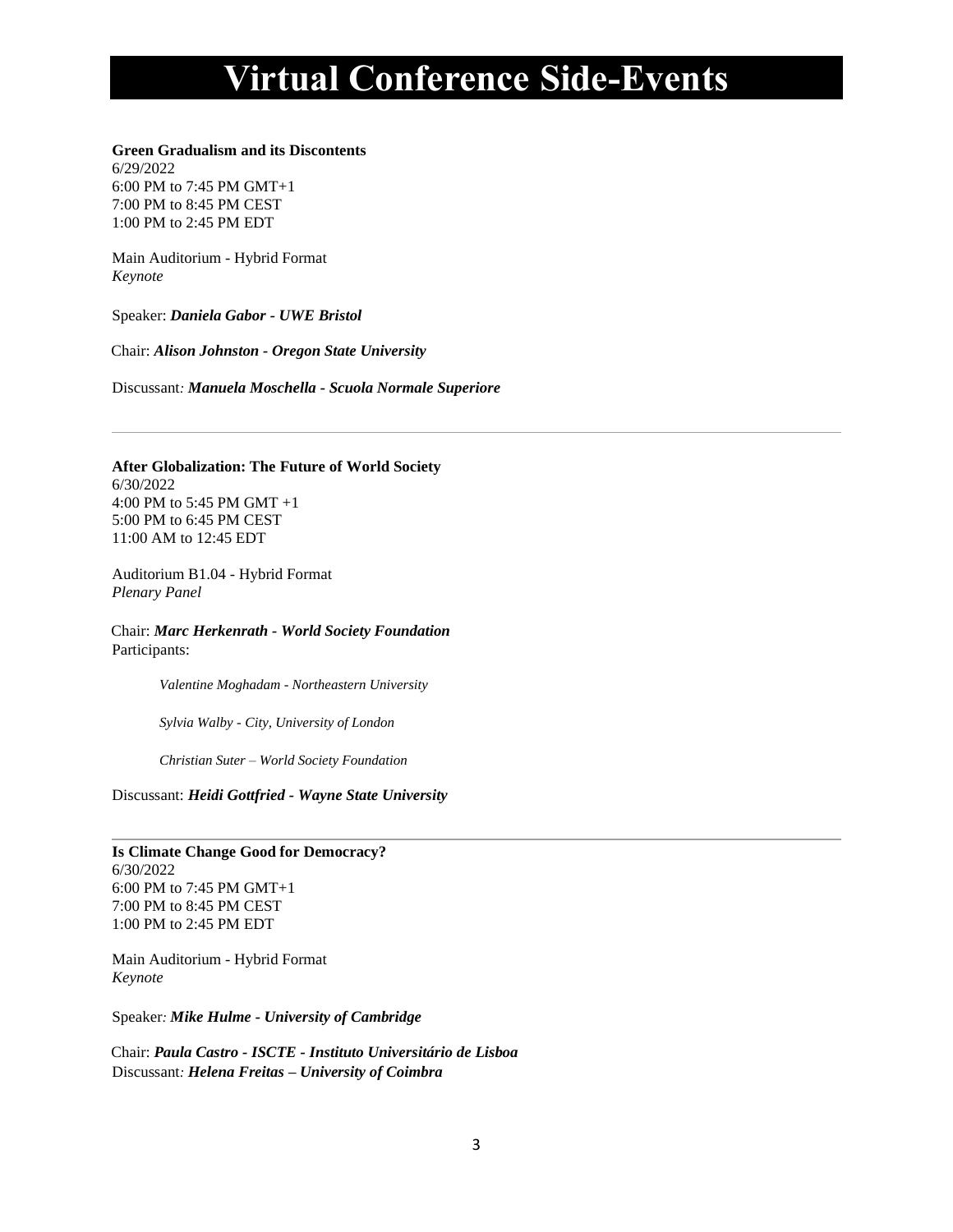# **[1] A Research Agenda for Environmental Policy Analysis: Past, Present, and Future - The National**

**Level – Panel 1** 6/20/2022 1:00 PM to 2:30 PM GMT+1 2:00 PM to 3:30 PM CEST 8:00 AM to 9:30 AM EDT

*Book Panel / Roundtable*

## Chair: *Helge Jörgens - ISCTE - University Institute of Lisbon*

 *Christoph Knill - LMU Munich* Participants:

> *Jonas Schoenefeld - Institute for Housing and Environment (IWU) Book / Roundtable Panelist*

*Yves Steinebach - LMU Munich Book / Roundtable Panelist*

*Jale Tosun - Heidelberg University Book / Roundtable Panelist*

*Michael Boecher - University Magdeburg Book / Roundtable Panelist*

### **[2] Academic Freedom and the Liberal Script: Europe and Beyond** 6/20/2022 1:00 PM to 2:30 PM GMT+1 2:00 PM to 3:30 PM CEST

*Paper Panel*

8:00 AM to 9:30 AM EDT

Chair: *Janika Spannagel - FU Berlin Mattias Kumm - WZB Berlin Social Science Center*

#### Participants:

*The Constitutional Codification of Academic Freedom Over Time and Space Single Paper Janika Spannagel - FU Berlin*

*Supranational Judicial Approaches to Academic Freedom in Europe Single Paper Kriszta Kovacs - WZB Berlin*

*Academic Freedom in Latin America: Legal and Institutional Frameworks Single Paper Conrado Hübner Mendes - University of São Paulo*

Discussant: *Juan Diez - Universidad Carlos III de Madrid*

**[3] Roundtable on the Book "Anti-Gender Politics in the Populist Moment"** 6/20/2022 1:00 PM to 2:30 PM GMT+1 2:00 PM to 3:30 PM CEST 8:00 AM to 9:30 AM EDT

#### *Book Panel / Roundtable*

Chair: *Elzbieta Korolczuk - Södertörn University Asia Leofreddi - University of Padua* Participants:

> *Mieke Verloo - Radboud University Book / Roundtable Panelist*

*Agnieszka Graff - University of Warsaw Book / Roundtable Panelist*

*Asia Leofreddi - University of Padua / Confronti Book / Roundtable Panelist*

*Andrea Krizsan - Central European University Book / Roundtable Panelist*

*Elzbieta Korolczuk - Södertörn University Book / Roundtable Panelist*

*Birgit Sauer - University of Vienna Book / Roundtable Panelist*

*David Paternotte - Université libre de Bruxelles Book / Roundtable Panelist*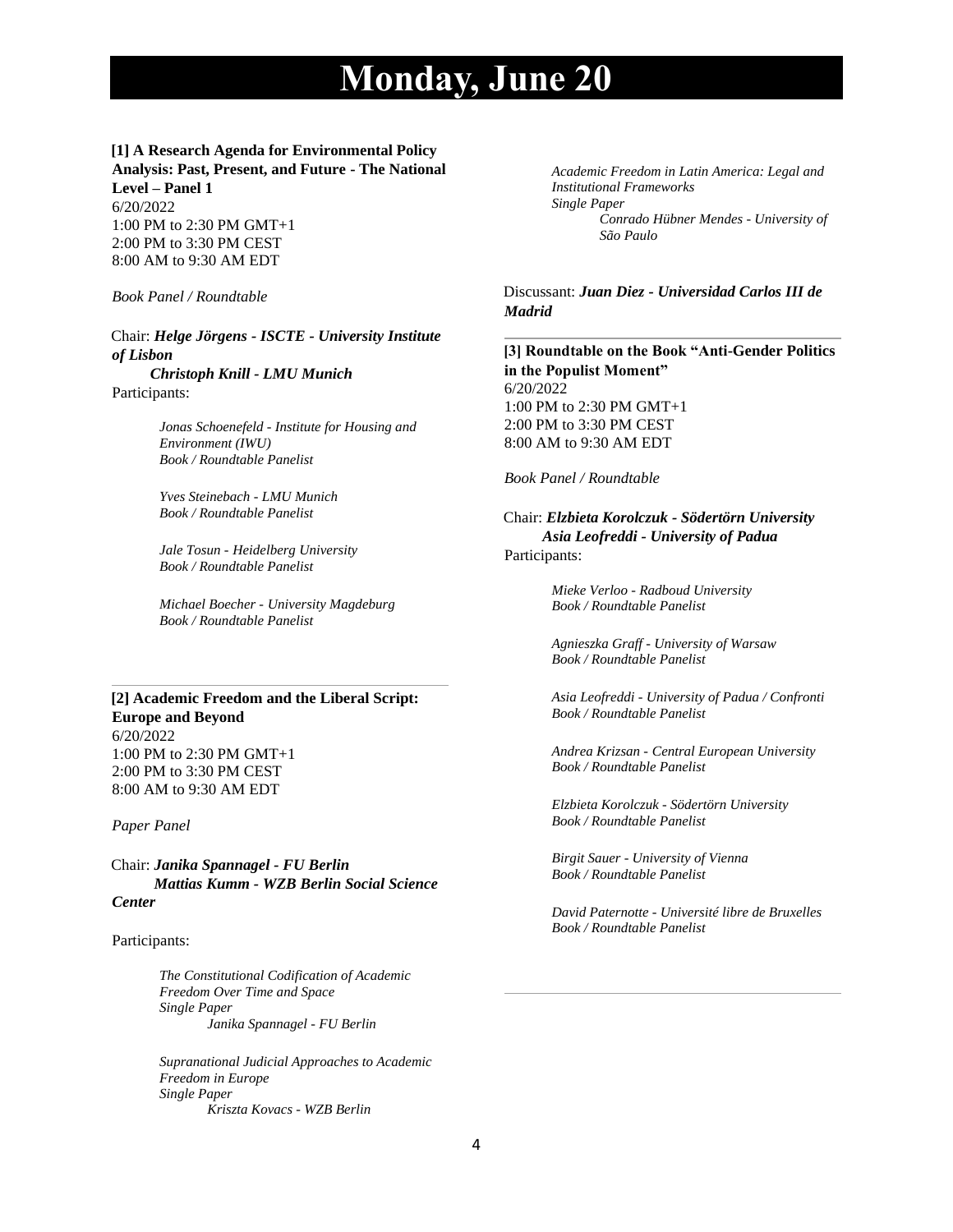## **[4] The Politics of the COVID-19 Pandemic - Panel 1**

6/20/2022 1:00 PM to 2:30 PM GMT+1 2:00 PM to 3:30 PM CEST 8:00 AM to 9:30 AM EDT

#### *Paper Panel*

Moderator: *Alma Jeftić - University of Belgrade* Participants:

> *Political Orientation's Effect on Abidance to COVID-19 Measures: Compliant Citizens across the Political Spectrum Single Paper*

> > *Alexia Katsanidou - GESIS - Leibniz Institute for the Social Sciences; University of Cologne Sotirios Karampampas - GESIS - Leibniz Institute for the Social Sciences*

*Framing, Identity, and Public Support in the UK for Cooperation with the EU during COVID-19 Single Paper*

> *Ulrich Sedelmeier – London School of Economics Sabina Avdagic - University of Sussex*

*Comparative Study on State and Substate Level Responses to Coronavirus as a Global Security Threat Single Paper*

*Krzysztof Feliks Sliwinski - Hong Kong Baptist University Dionysios Stivas - Hong Kong Baptist University*

## **[5] A Research Agenda for Environmental Policy Analysis: Past, Present, and Future - The Global Perspective – Panel 2**

6/20/2022 3:00 PM to 4:30 PM GMT+1 4:00 PM to 5:30 PM CEST 10:00 AM to 11:30 AM EDT *Book Panel / Roundtable*

Chair: *Helge Jörgens - ISCTE - University Institute of Lisbon*

 *Christoph Knill - LMU Munich* Participants:

*Benjamin Cashore - Lee Kuan Yew School of Public Policy Book / Roundtable Panelist*

*Detlef Sprinz - PIK - Potsdam Institute for Climate Impact Research Book / Roundtable Panelist*

*Maria Julia Trombetta - University of Nottingham Ningbo China Book / Roundtable Panelist*

*Nina Kolleck - Universität Leipzig, Institut für Politikwissenschaft Book / Roundtable Panelist*

# **[6] Governing European Education**

6/20/2022 3:00 PM to 4:30 PM GMT+1 Zoom Room 3 4:00 PM to 5:30 PM CEST 10:00 AM to 11:30 AM EDT

#### *Paper Panel*

## Moderator: *Cristina Blanco Sío-López - University of Pittsburgh / Ca' Foscari University of Venice* Participants:

*Effects of Assigned Collaboration on Student Performance: Results from a Randomized Experiment Single Paper Elena Llaudet - Suffolk University*

*Coloniality in the German Higher Education System: Implications for Policy and Institutional Practice Single Paper Lisa Unangst - Ohio University Ana M. Martínez Alemán - Boston College*

*The Making of the European Education Area 2025: Back to the Future? Single Paper Sotiria Grek - University of Edinburgh*

*Orthodoxy 2.0: Explaining the Online Activity of Religious Bloggers Single Paper Dragoș Șamșudean - Babeș-Bolyai University, Department of International Relations and Contemporary History*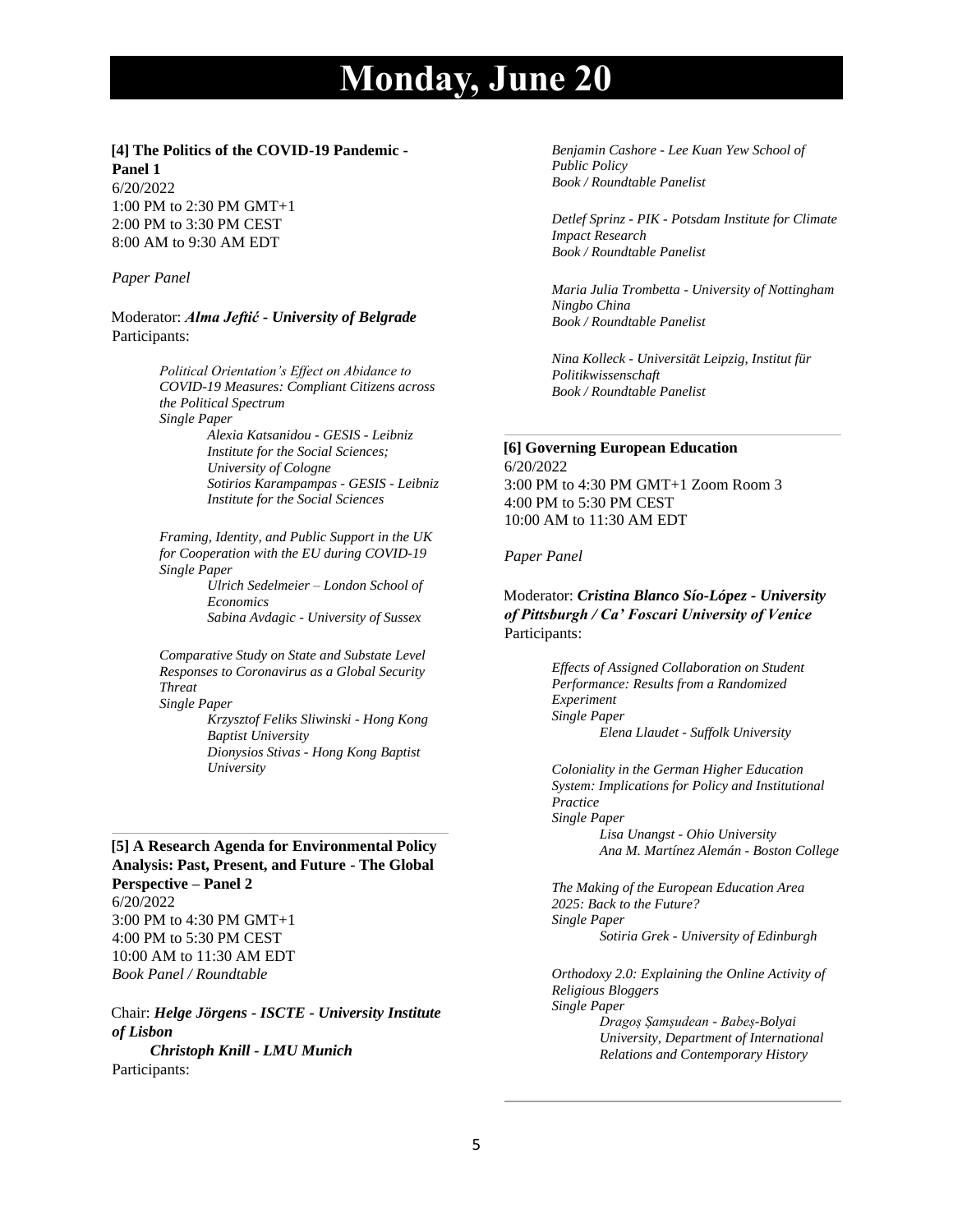## **[7] Navigating the 21st Century: New European Humanities**

6/20/2022 3:00 PM to 4:30 PM GMT+1 4:00 PM to 5:30 PM CEST 10:00 AM to 11:30 AM EDT

#### *Paper Panel*

Moderator: *Nicole Shea - Council for European Studies* Participants:

> *WRITTENINME: A History of Experimental Learning in Jen Bervin's Silk Poems Single Paper Zachary M Mann - University of Southern California*

> *Sites of Heritage Preservation and Equity: Digital Democratization in a Mancunian Community-Based Archive Single Paper Catherine Mullen - Indiana University*

> *Paranoia and Propaganda: Disunion and Governmentality in the War of Spanish Succession Single Paper Brandon Munda - William & Mary*

*Sacred Environments: Politicizing the Relic Landscape and National Pilgrimage in Post-Revolutionary France Single Paper Anna Katharina Rudolph - University of California, Santa Barbara*

*States of Being: Dutch Ideologies of Progress in Embryology and Public Health, 1795-1848 Single Paper Sara Ray - University of Pennsylvania*

**[8] Populism, Nativism, and the Question of Belonging - Panel 1**

6/20/2022 3:00 PM to 4:30 PM GMT+1 4:00 PM to 5:30 PM CEST 10:00 AM to 11:30 AM EDT

#### *Paper Panel*

Moderator: *Danuta Kabat-Rudnicka - Cracow University of Economics* Participants:

> *Between Right-Wing Populism and Democracy: A Survey Experiment in Poland and Hungary Single Paper Tsveta Petrova - Columbia University, European Institute Maria Snegovaya - Virginia Tech University*

*Comparative Analysis of Gender and Public Opinion on Democracy in Poland, Romania, and the US Single Paper Sandra L. Hanson - Catholic University of America Michelle Kelso - George Washington University Steven A. Tuch - George Washington University*

*Degrees of European Belonging: When Not Belonging Does Not Mean Being One of Them Single Paper Elisabeth Le - University of Alberta*

*"Decent People" and Extreme Right: Dissecting ĽSNS's Identity Construction in Slovakia. Single Paper Nina Paulovicova - Athabasca University*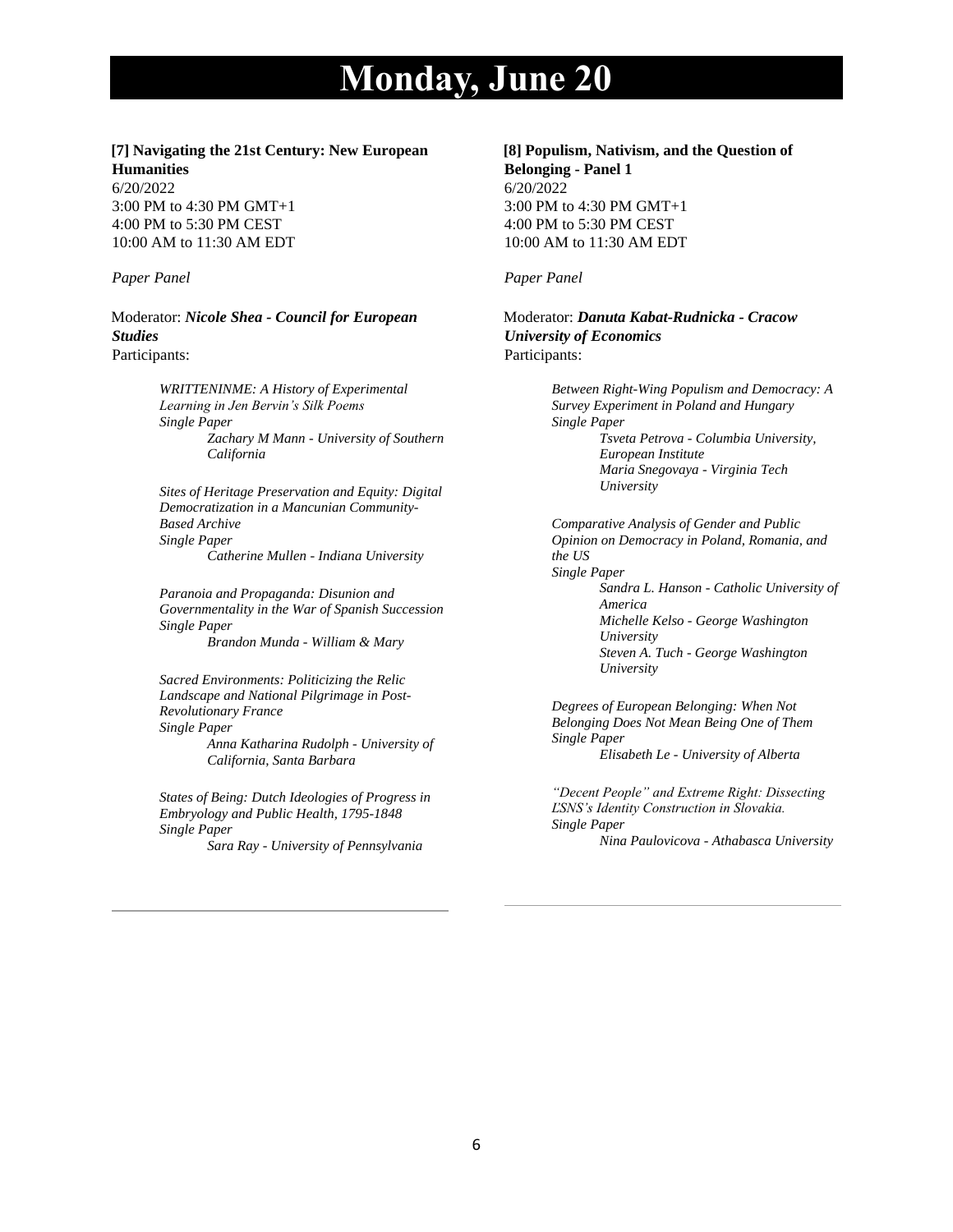#### **[9] The Politics of the COVID-19 Pandemic - Panel 2**

6/20/2022 3:00 PM to 4:30 PM GMT+1 4:00 PM to 5:30 PM CEST 10:00 AM to 11:30 AM EDT *Paper Panel*

### Moderator: *Renu Singh - Hong Kong University of Science and Technology* Participants:

*Neoliberal Fiscal Policy Making in Times of Crisis Single Paper J. Michael Dedmon - Syracuse University*

*Coercion, Compliance, and COVID-19: Understanding the Pandemic Response in Germany, Italy, and the US Single Paper Renu Singh - Hong Kong University of Science and Technology*

*"Are We Less Worth Than You?" Migrant Crisis during the COVID-19 Pandemic in Bosnia-Herzegovina Single Paper Alma Jeftić - Peace Research Institute, International Christian University*

*New Disease, Old Measures: Human Response to COVID-19 and Human Response to Malaria Single Paper Dan Tamïr - University of Zurich*

## **[10] How to Achieve the European Green Dream?** 6/20/2022

5:00 PM to 6:30 PM GMT+1 6:00 PM to 7:30 PM CEST 12:00 PM to 1:30 PM EDT *Paper Panel*

Moderator: *Camilla Carlesi - Digital Fellow at Council for European Studies* Participants:

> *The Drama of the Romanian Seeds Single Paper Georgeta Stoian Connor - Georgia Gwinnett College*

*Between Values and Value: On the Legitimacy Issue of Heating in Organic Greenhouses, Brittany, France*

#### *Single Paper*

*Romain Olivier Blancaneaux - ISPOLE, Louvain-la-Neuve, Belgium*

*Environmentalism in Post-Socialist Democracies: Documentary Art as Ecoresistance Single Paper Irene Sywenky - University of Alberta*

*The Urban Dweller's Gardens: A Transnational History of French Historical Trauma Affecting Urban Park Development Single Paper Samantha Powell - Purdue University*

*EU Green Capital and EU Green Leaf Awards Single Paper Manon Eleonora Lagana - University of Valencia, Spain*

#### **[11] Polarization and Power Roles**

6/20/2022 5:00 PM to 6:30 PM - GMT+1 6:00 PM to 7:30 PM CEST 12:00 PM to 1:30 PM EDT *Paper Panel*

### Moderator: *Chiara Feliziani - University of Macerata* Participants:

*Small and Middle Powers' Roles in International Organizations: Analyzing Assigned Sequences and Rotations Single Paper Bibek Chand - University of North Georgia Lukas Karl Danner - Florida International University*

*Posting of Workers in an Eastern European Labor Market: Social Dumping or Flexibility Instrument? Single Paper Lucia Mýtna Kureková - Slovak Academy of Sciences Ivana Studená - Slovak Academy of Sciences Lucia Kováčová - Slovak Academy of Sciences*

*Rule of Law in the National and Supranational Context Single Paper Danuta Kabat-Rudnicka - Cracow University of Economics*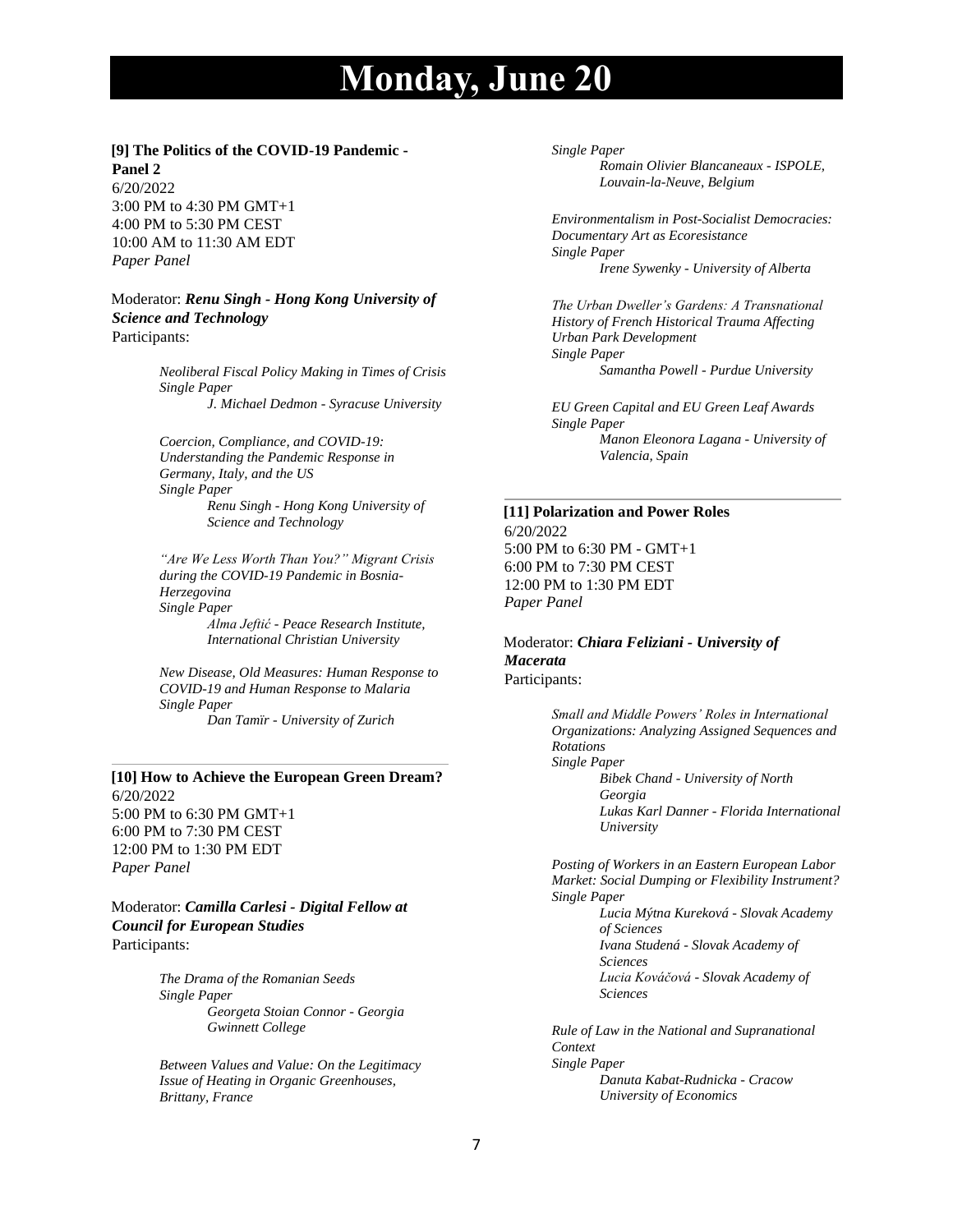*Addressing the Weakening of Sanctioning Capacity in EU PTAs Single Paper Maria Garcia - University of Bath*

# **[12] Political Engagement and Environmental Citizenship**

6/20/2022 5:00 PM to 6:30 PM GMT+1 6:00 PM to 7:30 PM CEST 12:00 PM to 1:30 PM EDT

*Paper Panel*

#### Moderator: *Armine Arzumanyan - University of Glasgow* Participants:

*Regional Elites are Calling: Political Implications of Technological Change Single Paper Pau Vall-Prat - Universitat de Barcelona Francesc Amat - Universitat de Barcelona*

*Distributional Politics of Green Transition in Europe: A Distributional Space Approach to Explain Cross-Case Differences Single Paper Mehmet Hecan - Boston University*

*Climate Minded Behavior and EU Legitimacy: New Perspectives on EU Approval Single Paper Christine Arnold - Maastricht University Eliyahu Sapir - Maastricht University*

*Contractual Equilibrium and Environment: A Comparative Insight on the Romanian Legal System Single Paper Vlad Barbat – "Alexandru Ioan Cuza" University*

#### **[13] Populism, Nativism, and the Question of Belonging - Panel 2**

6/20/2022 5:00 PM to 6:30 PM GMT+1 6:00 PM to 7:30 PM CEST 12:00 PM to 1:30 PM EDT

### *Paper Panel*

### Moderator: *Kriszta Kovacs - WZB Berlin* Participants:

*Populist Survival and Political Scandals: Kiss of Death or Elixir of Life Single Paper Paula Ganga - Columbia University Tsveta Petrova - Columbia University, European Institute*

*Anger, Contempt, or Social Resentment? Emotions and Political Polarization in Europe Single Paper Monika Verbalyte - Europe-University Flensburg*

*Emotion Work and Struggling for Inclusion: A Case Study of Eritrean Forced Migrants in Switzerland Single Paper Wegahta Sereke - USI Jolanta Drzewiecka - USI*

*Debating the Admission of Refugees: A Comparative Discourse Analysis on the European Refugee Crisis Single Paper Daniel Drewski - University of Bamberg Jürgen Gerhards - Freie Universität Berlin*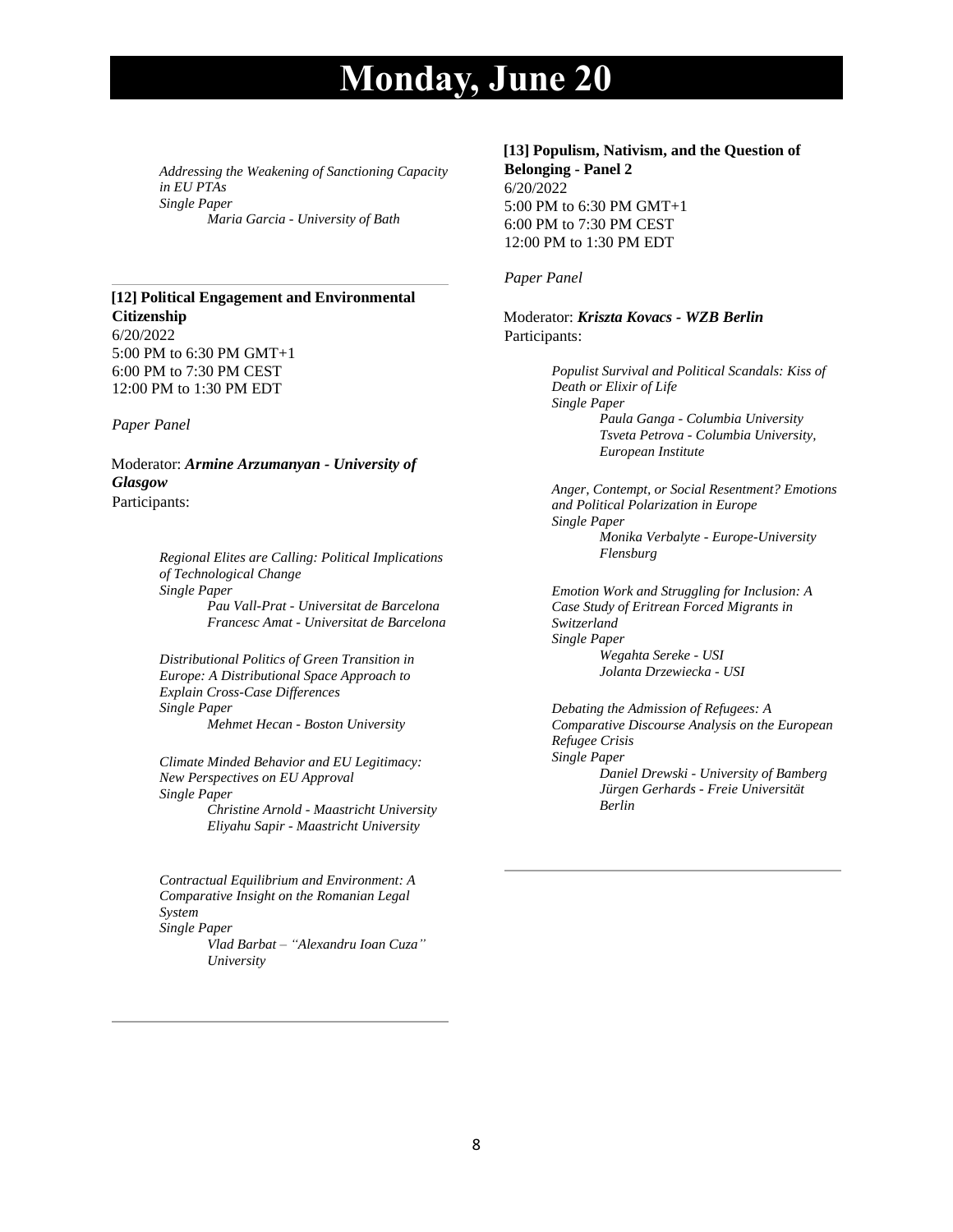**[14] Surveillance, Armed Conflict, and Post-War** 

**Trauma** 6/20/2022 5:00 PM to 6:30 PM GMT+1 6:00 PM to 7:30 PM CEST 12:00 PM to 1:30 PM EDT

*Paper Panel*

Moderator: *Evelyn Preuss - Yale University* Participants:

> *Common Enemies? Coups, Insurgent Strength, and Intra-Elite Competition: Evidence from Latin America Single Paper Guillermo Kreiman - Carlos III University*

*Shaping Reconciliation through Media Narratives in a Post-War Context Single Paper Vanja Petricevic - Florida Gulf Coast University*

*Where do They Stop? Understanding Citizens' Perceptions of State Surveillance Single Paper Paul Tap - Babes Bolyai University*

## **[15] How to Pitch to Publishers**

6/20/2022 7:00 PM to 8:30 PM GMT+1 8:00 PM to 9:30 PM CEST 2:00 PM to 3:30 PM EDT

*Conference Side Event*

Moderator: *Orfeo Fioretos - Temple University* Participants:

*Madison Allums -Commissioning Editor, US Politics and Political Theory, Palgrave Macmillan*

*Andrew Kinney - General Editor, Harvard University Press*

*Mary Al-Sayed – Editor, Anthropology & History, University of Chicago Press*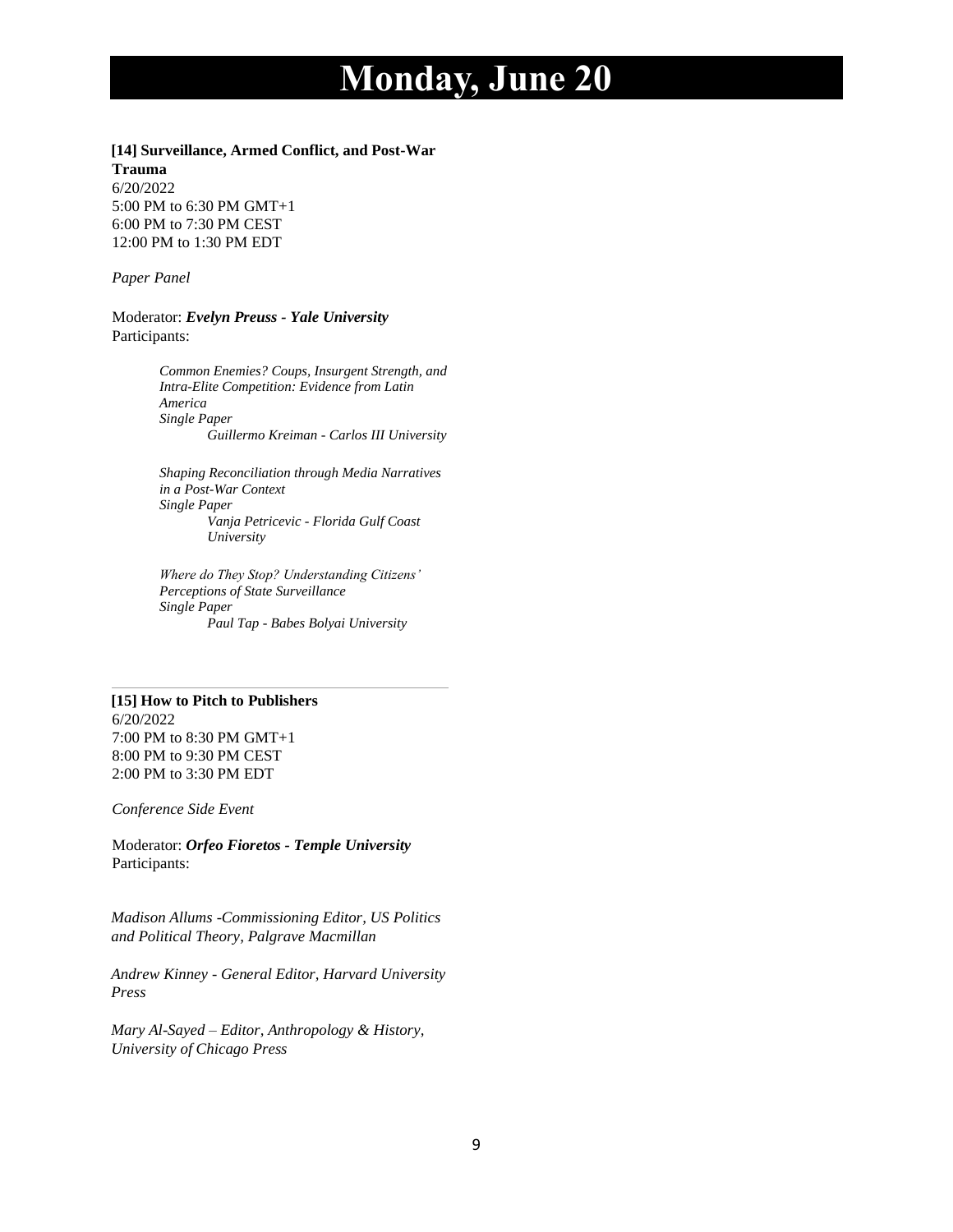#### **[16] Albanian Democracy at the Intersection of Linguistics, Political Studies, Education, and European Union**

6/21/2022 1:00 PM to 2:30 PM GMT+1 2:00 PM to 3:30 PM CEST 8:00 AM to 9:30 AM EDT

*Paper Panel*

Chair: *Eriada Cela – University of Elbasan "Aleksander Xhuvani"*

#### Participants:

*The Conceptualization of Democracy in the Discourse of the Albanian Democratic Party During the 90s Single Paper Ledia Kazazi - University of Elbasan "Aleksander Xhuvani"*

*An Analysis of Inequality as a Political Currency in the Albanian Political Discourse Single Paper Ardita Dylgjeri - University of Elbasan "Aleksander Xhuvani"*

*Applying a Gender Lens to Democratic Citizenship Curriculum in Albania Single Paper Eriada Çela - University of Elbasan "Aleksander Xhuvani"* 

*Teachers' Role in Developing Democratic Competences in High Schools Single Paper Merita Hoxha - University of Elbasan "Aleksander Xhuvani"*

*Promoting Cultural Diversity, Inclusion, and Democratic Citizenship Values through Foreign Language Teaching Among Young Learners Single Paper Lenida Lekli - University of Elbasan "Aleksander Xhuvani"*

Discussant: *Iclal Vanwesenbeeck - State University of New York, Fredonia*

**[17] Nesting Climate Governance: The Role of Spanish Grassroots Ecosocial Movements in Citizens' Assemblies for Climate** 6/21/2022 1:00 PM to 2:30 PM GMT+1 2:00 PM to 3:30 PM CEST 8:00 AM to 9:30 AM EDT

*Book Panel / Roundtable*

Chair: *Maria Prieto - California Institute of Integral Studies*

 *Alison Green - Scientist Warning and Faculty for a Future* Participants:

> *Alejandro Sacristán - Extinction Rebellion Book / Roundtable Panelist*

*Sergio Moreno - WeMove Europe Book / Roundtable Panelist*

*Nicolás Fernández Fioretti - Marea Deliberativa Book / Roundtable Panelist*

*Verónica Van Horenbeke - Extinction Rebellion Book / Roundtable Panelist*

*Fernando Prieto - Extinction Rebellion, Marea Deliberativa & Observatorio de la Sostenibilidad (OS) Book / Roundtable Panelist*

*Gail Bradbrook - Extinction Rebellion Book / Roundtable Panelist*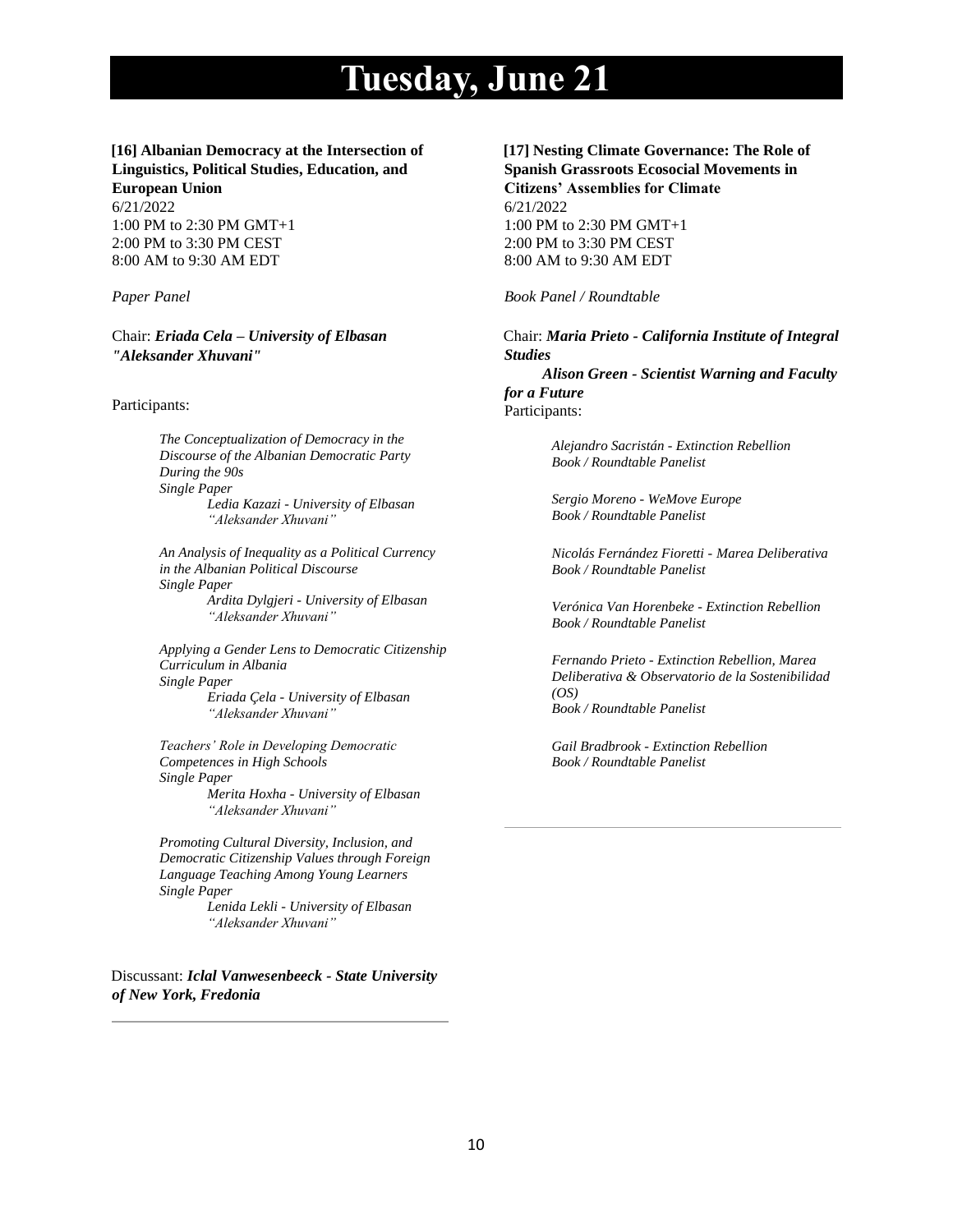## **[18] Politics and Policy in EU Institutions**

6/21/2022 1:00 PM to 2:30 PM GMT+1 2:00 PM to 3:30 PM CEST 8:00 AM to 9:30 AM EDT

## *Paper Panel*

Moderato: *Galina Klimova - Russian Presidential Academy of National Economy and Public Administration* Participants:

> *Overcoming the "Leadership Avoidance Reflex?" Regional Leadership and the Self-Conception of German Political Elites Single Paper Magnus Schoeller - University of Vienna, Centre for European Integration Research*

*Metaphor of Statehood in the State of the Union Addresses Single Paper*

*Anna Molnar - University of Public Service, Ludovika Éva Jakusné Harnos - University of Public Service, Ludovika*

*The Responsibility of the EU in Transforming the European Civil Society to a Democratizing Agent Single Paper Levent Kirval - Istanbul Technical* 

*University*

## **[19] Reproduction Related Decision-Making from Macro Perspectives in Europe**

6/21/2022 1:00 PM to 2:30 PM GMT+1 2:00 PM to 3:30 PM CEST 8:00 AM to 9:30 AM EDT

## *Paper Panel*

Chair: *Ivett Szalma - Centre for Social Sciences Hungarian Academy of Sciences Centre of Excellence and Corvinus University of Budapest Judit Takács - MTA TK*

Participants:

*Climate Change Concerns and the Ideal Number of Children in the V4 Countries Single Paper Borbála Júlia Szczuka - Corvinus University of Budapest*

*Attitudes Towards Same-Sex Parenting in Europe Single Paper Judit Takács - MTA TK Tamas Bartus - Corvinus University of Budapest*

*Double Standards Regarding (Non)parenthood in Europe: Do They Still Exist? Single Paper Ivett Szalma - Centre for Social Sciences Hungarian Academy of Sciences Centre of Excellence and Corvinus University of Budapest Maria Letizia Tanturri - University of Padua, Italy*

*Do Individuals' Attitudes towards Immigration Predict Their Attitudes towards Voluntary Childlessness? Single Paper Marieke Heers - FORS, c/o University of Lausanne Ivett Szalma - Centre for Social Sciences Hungarian Academy of Sciences Centre of Excellence and Corvinus University of Budapest*

Discussant: *Judit Takàcs - Centre for Social Sciences, Budapest*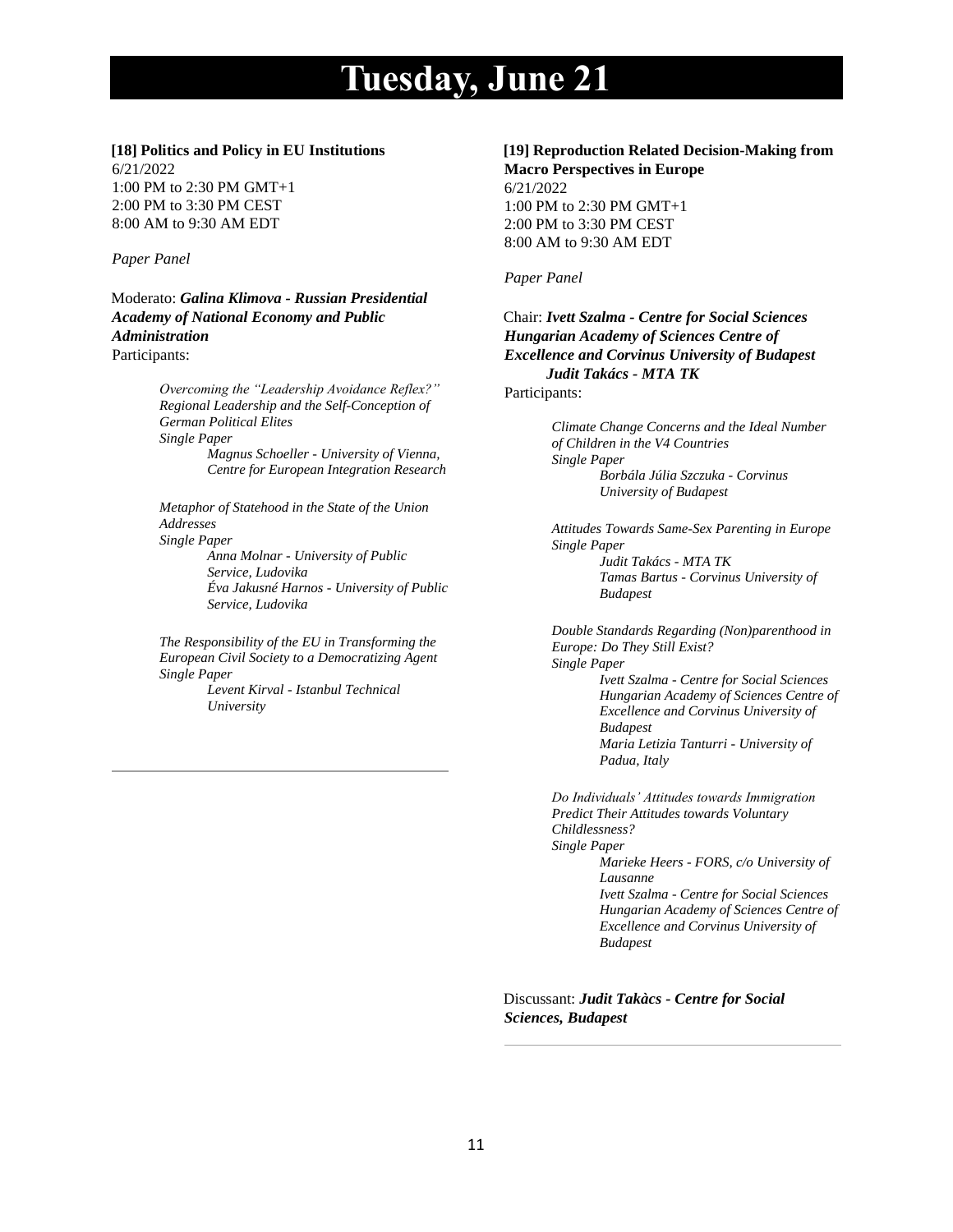#### **[20] The Politics of Culture, Ecology, and Justice** 6/21/2022 1:00 PM to 2:30 PM GMT+1 2:00 PM to 3:30 PM CEST 8:00 AM to 9:30 AM EDT

#### *Paper Panel*

Moderator: *Koyal Verma - Bennett University* Participants:

> *Literature and Political Ecology: The Case of Édouard Louis's "Qui a tué mon père" Single Paper Pierre K Nonin - University of Texas at Austin*

*The Unconscious of Democracy in Suzanne Césaire's Work Single Paper Arina Rotaru - BNU-HKBU United International College*

*Wildfires in the Mediterranean: A Preventable Disaster? Single Paper Giovanni Maria Dettori - SUNY Cortland*

*Constantin Hansen's Plein-Air Theatre of Public Concourse Single Paper Giovanna Costantini - Independent Scholar*

*Difficult Audiovisual Heritage in European Film Archives: Challenges and Pitfalls Single Paper Dagmar Brunow - Linnaeus University*

**[21] Climate Change Debates and Civil Society** 6/21/2022 3:00 PM to 4:30 PM GMT+1 4:00 PM to 5:30 PM CEST 10:00 AM to 11:30 AM EDT

#### *Paper Panel*

Moderator: *Jale Tosun - Heidelberg University* Participants:

> *The Doomsday of Non-inclusive Economic Governance: Complexity in Democracy and Climate Nexus Single Paper Oliver Kovacs - National University of Public Service*

*Climate Change Debates as Competing Claims Concerning Time and Temporal Agency Single Paper Alexandra Ciocanel - University of Manchester Michael Flaherty - Eckerd College Cosima Rughinis - University of Bucharest*

*#Cop26: Struggle to Settle the Truth in Crisis Time Single Paper Axel Boursier - Cy University Luciana Radut-Gaghi - Cy University Alexandre Morjon - Cy University*

*Building Local Capacity for Sustainable Development in a Populist Context in Istanbul Single Paper Ebru Ertugal - Özyeğin University*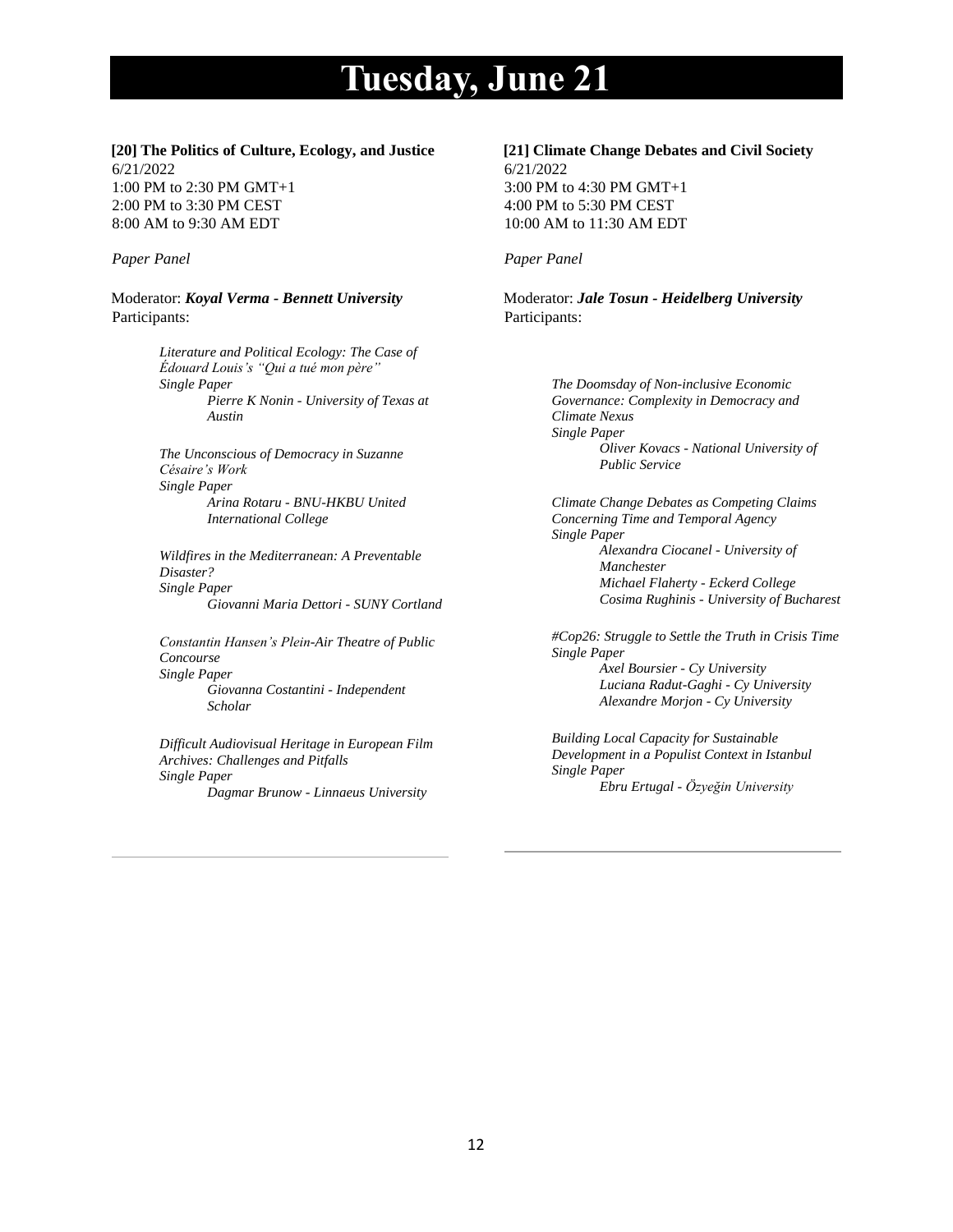# **[22] Critical Race Theory and Democratic**

**Possibilities in Europe** 6/21/2022 3:00 PM to 4:30 PM GMT+1 4:00 PM to 5:30 PM CEST 10:00 AM to 11:30 AM EDT

#### *Paper Panel*

Chair: *Alana Lentin - Western Sydney University Crystal Fleming - Stony Brook University* Participants:

> *The Word Race's Startling Effect: Gender-Egalitarian Young Men's Perceptions and Attitudes toward Racism in Turkey Single Paper Çağlar Çetin-Ayşe - Stony Brook University*

*Democratic Vulnerabilities Single Paper Stefanie Claudine Boulila - Lucerne University of Applied Sciences and Arts*

*Whitening Space: On the Anthropocene and the Racial Politics of Space Colonization Single Paper Crystal Fleming - Stony Brook University*

Discussant: *Gaëlle Colin - Stony Brook University*

## **[23] EU Coalitions and Counter-Coalitions and their Global Impact** 6/21/2022 3:00 PM to 4:30 PM GMT+1 4:00 PM to 5:30 PM CEST

10:00 AM to 11:30 AM EDT

#### *Paper Panel*

Moderator: *Krzysztof Sliwinski - Hong Kong Baptist University* Participants:

> *Think Tanks Beyond Ideological Divides Single Paper Silvana Tarlea - University of Basel Ralph Weber - University of Basel*

*Emergent European Strategic Culture Inside the China-Europe-US Triangle Single Paper*

*Paul Max Love - University of California, Irvine*

*The Institutionalization of the Visegrad Group (V4) Single Paper Edit Soós - University of Szeged*

*Different Roads to Democracy: The Visegrad Group in the "Lands to the East" Single Paper Erwin F Erhardt - University of Cincinnati*

## **[24] Russia's War on Ukraine: Political and Economic Implications for Europe** 6/21/2022 3:00 PM to 4:30 PM GMT+1 4:00 PM to 5:30 PM CEST 10:00 AM to 11:30 AM EDT

*Book Panel / Roundtable*

Chair: *Vivien Schmidt - Boston University* Participants:

> *Shawn Donnelly - University of Twente Book / Roundtable Panelist*

*Matthias Matthijs - Johns Hopkins SAIS Book / Roundtable Panelist*

*Dóra Piroska - Central European University Book / Roundtable Panelist*

*Milada Anna Vachudova - UNC Chapel Hill Book / Roundtable Panelist*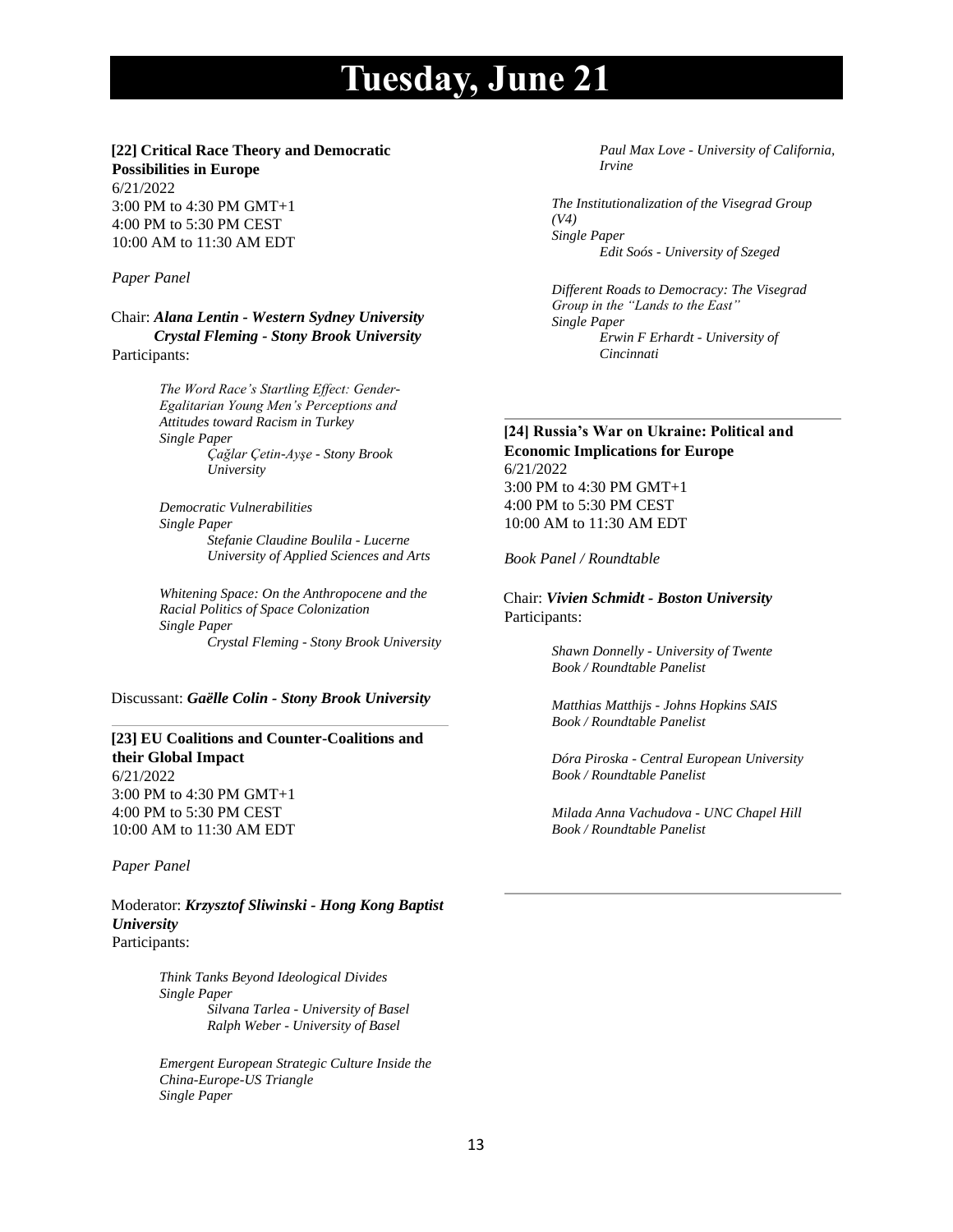#### **[25] The Politics of Regionalism and Regional Identities**

6/21/2022 3:00 PM to 4:30 PM GMT+1 4:00 PM to 5:30 PM CEST 10:00 AM to 11:30 AM EDT

#### *Paper Panel*

Moderator: *Karen Anderson - University College Dublin*  Participants:

> *"Expanding" The Institutional Boundaries: The Committee of the Regions in the European Union External Relations Single Paper Spyros Blavoukos - Athens University of Economics and Business*

*Giorgio Oikonomou - University of the Peloponnese*

*What Design Can do for European Identity? Political Approach. Single Paper Galina Klimova - Russian Presidential* 

*Academy of National Economy and Public Administration*

*Intra-EU Politicization and (Dis)Integration in the Field of Migration: A Different Europe is being Proposed Single Paper Julia Simon - Helmut Schmidt University Hamburg*

*Explaining Support for European Solidarity: Comparing Citizens Support for EU Cohesion Policy across Regions Single Paper*

*Carlos Mendez - University of Strathclyde Gabriela Borz - University of Strathclyde Heinz Brandenburg - University of Strathclyde*

## **[26] Backsliding in the EU: Legacies of the Past** 6/21/2022 5:00 PM to 6:30 PM - GMT+1 6:00 PM to 7:30 PM CEST 12:00 PM to 1:30 PM EDT

*Paper Panel*

Moderator: *Ulrich Sedelmeier - LSE* Participants:

> *Paradoxes of (Il)liberal Democracy: The Role of Christian Democracy Single Paper Martino Comelli - Central European University*

*The Communist Past and East European Regimes: What's the Role of "Legacies" After 30 Years? Single Paper Matt Murphy - SUNY Oneonta*

*Missed Opportunities in Responding to Democratic Backsliding in the EU Single Paper Tom Theuns - Leiden University*

*Fenced Europe: A More-than-Human Perspective to Border Control Single Paper Laura Burgers - University of Amsterdam Cezary Błaszczyk - Warsaw University Eva Bernet-Kempers - University of Antwerp*

*Interpellating Climate Denialists: The Political Ecology of the Alternative Für Deutschland Single Paper Tatjana Söding - Lund University, Zetkin Collective*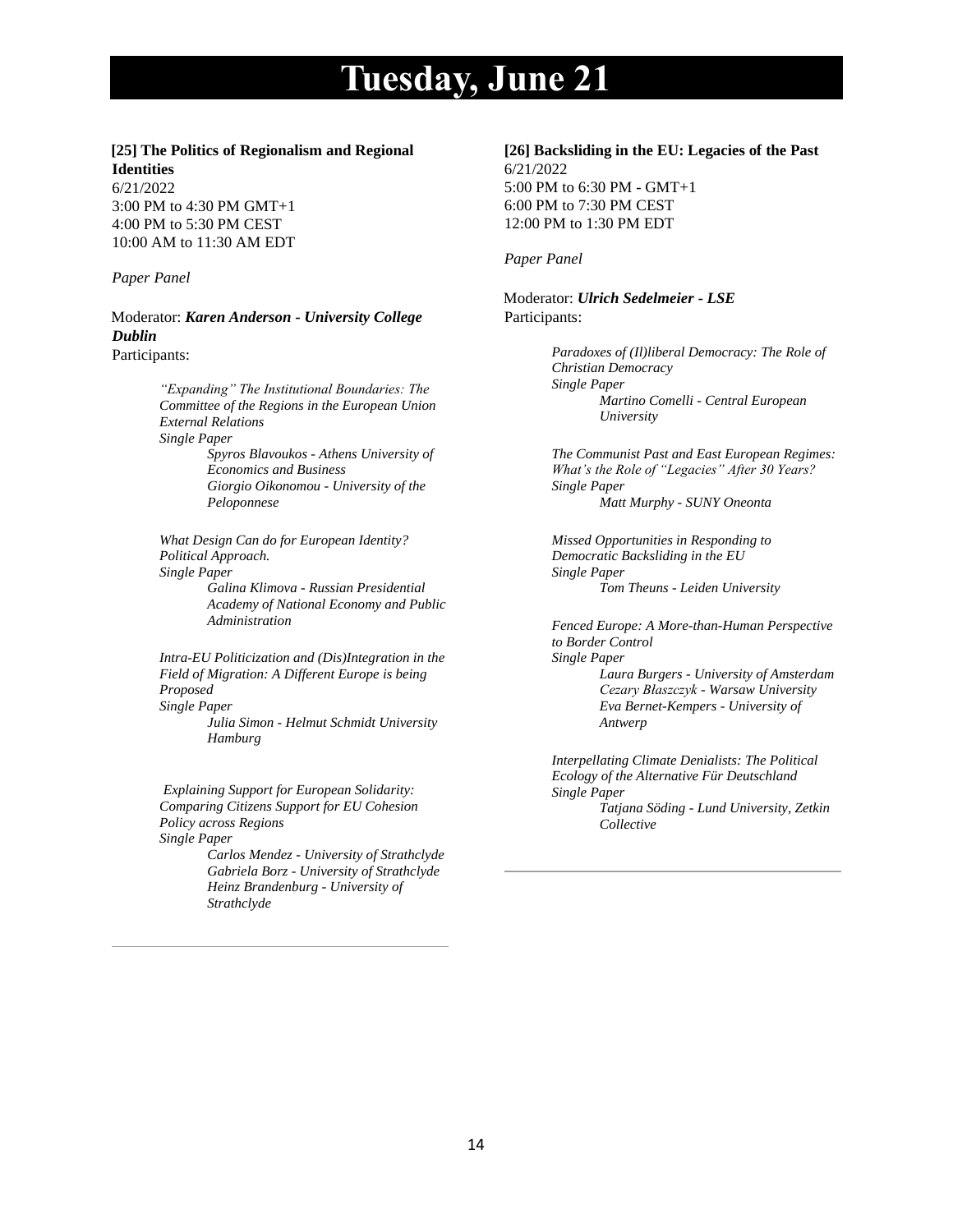## **[27] Business Elites and Populism: The Odd Couple**

6/21/2022 5:00 PM to 6:30 PM GMT+1 6:00 PM to 7:30 PM CEST 12:00 PM to 1:30 PM EDT

*Book Panel / Roundtable*

Chair: *Daniel Kinderman - University of Delaware* Participants:

> *Philip Rathgeb - University of Edinburgh Book / Roundtable Panelist*

> *Magnus Feldmann - University of Bristol Book / Roundtable Panelist*

*Michel Goyer - University of Birmingham Book / Roundtable Panelist*

*Glenn Morgan - University of Bristol Book / Roundtable Panelist*

*Pepper Culpepper - Blavatnik School of Government, University of Oxford Book / Roundtable Panelist*

*Vivien A. Schmidt - Boston University Book / Roundtable Panelist*

*Daniel Kinderman - University of Delaware Book / Roundtable Panelist*

## **[28] Environmental Stewardship and Sector Transformation**

6/21/2022 5:00 PM to 6:30 PM GMT+1 6:00 PM to 7:30 PM CEST 12:00 PM to 1:30 PM EDT

### *Paper Panel*

Moderator: *Mara-Katharina Thurnhofer - Digital Fellow at Council for European Studies* Participants:

> *Agency, Accountability, and Imagined Futures: Exploring Democracy and Environmental Stewardship through Speculative Fiction and Foresight Single Paper Matt Finch - Saïd Business School, University of Oxford Malka Older - School for the Future of Innovation in Society, Arizona State University*

*Young Europeans and Environmental Issues (1978-1996) Single Paper Gaetano Morese - Associazione per la storia sociale del Mezzogiorno e dell'area mediterranea*

*From Cross-Sectoral Policy Integration to Sector Transformation? Lessons from Regional Policy for the Green Deal Single Paper Jale Tosun - Heidelberg University Ekaterina Domorenok - University of* 

*Recycling Europe: Media Discourses on The Climate Crisis and European Waste Import to Turkey Single Paper Anlam Filiz - Turkish-German University*

*Padova*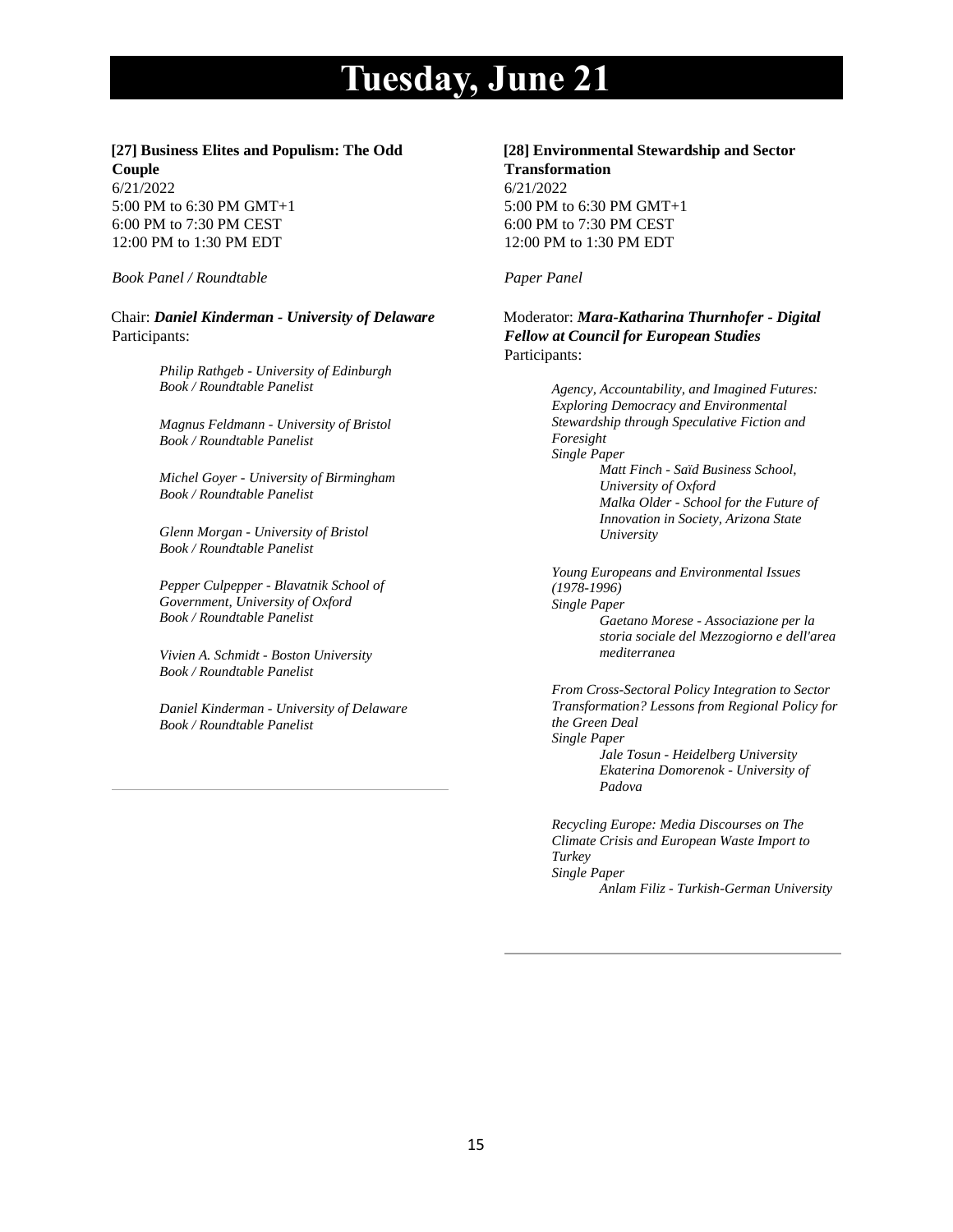# **[29] Media Discourse of Commemoration: WWI**

**Centenary and Europe** 6/21/2022 5:00 PM to 6:30 PM GMT+1 6:00 PM to 7:30 PM CEST 12:00 PM to 1:30 PM EDT

*Book Panel / Roundtable*

Chair: *Luciana Radut-Gaghi - CY Cergy Paris Université* Participants:

> *Construction of the European Idea within the Media Discourse of Commemoration Book / Roundtable Panelist Luciana Radut-Gaghi - CY Cergy Paris Université*

*Of What the First World War is a Lesson? Book / Roundtable Panelist Axel Boursier - CY University Cergy Paris Université*

 *Modes of Commemoration Book / Roundtable Panelist Hedwig Wagner - Europa-Universität Flensburg*

*Looking for a Collective Memory Inscribed in the Illustrations of French and Italian Newspapers Book / Roundtable Panelist Alida Maria Silletti - Università degli studi di Bari Aldo Moro*

*WWI Commemoration, Brexit, and Europe Book / Roundtable Panelist Elisabeth Le - University of Alberta*

*Social Representations of the War as a Historical Event Book / Roundtable Panelist Isabelle Boyer - CY Cergy Paris University*

# **[30] New Perspectives on Migration and**

**Integration** 6/21/2022 5:00 PM to 6:30 PM GMT+1 6:00 PM to 7:30 PM CEST 12:00 PM to 1:30 PM EDT

## *Paper Panel*

Moderator: *Elisabeth Becker Topkara - Heidelberg University* Participants:

> *Reclaiming Authorship: Alternative Representations of Refugee Women in the UK Single Paper Zeynep Kilicoglu - Florida International University*

*Migration Governance/IR/EU Studies/Philosophy Single Paper Tamar Todria - Institute for European Studies at Ivane Javakhishvili Tbilisi State University*

*Immigration and Emotion: How Anger and Anxiety Shape Immigration Salience Single Paper Joseph Cerrone - George Washington University*

*The Fringes of Citizenship and Romani Minorities in the EU Single Paper Julija Sardelic - Te Herenga Waka Victoria University of Wellington*

*North African Migration Policies - The European Union's Perspective Single Paper Mariann Vecsey - National University of Public Service*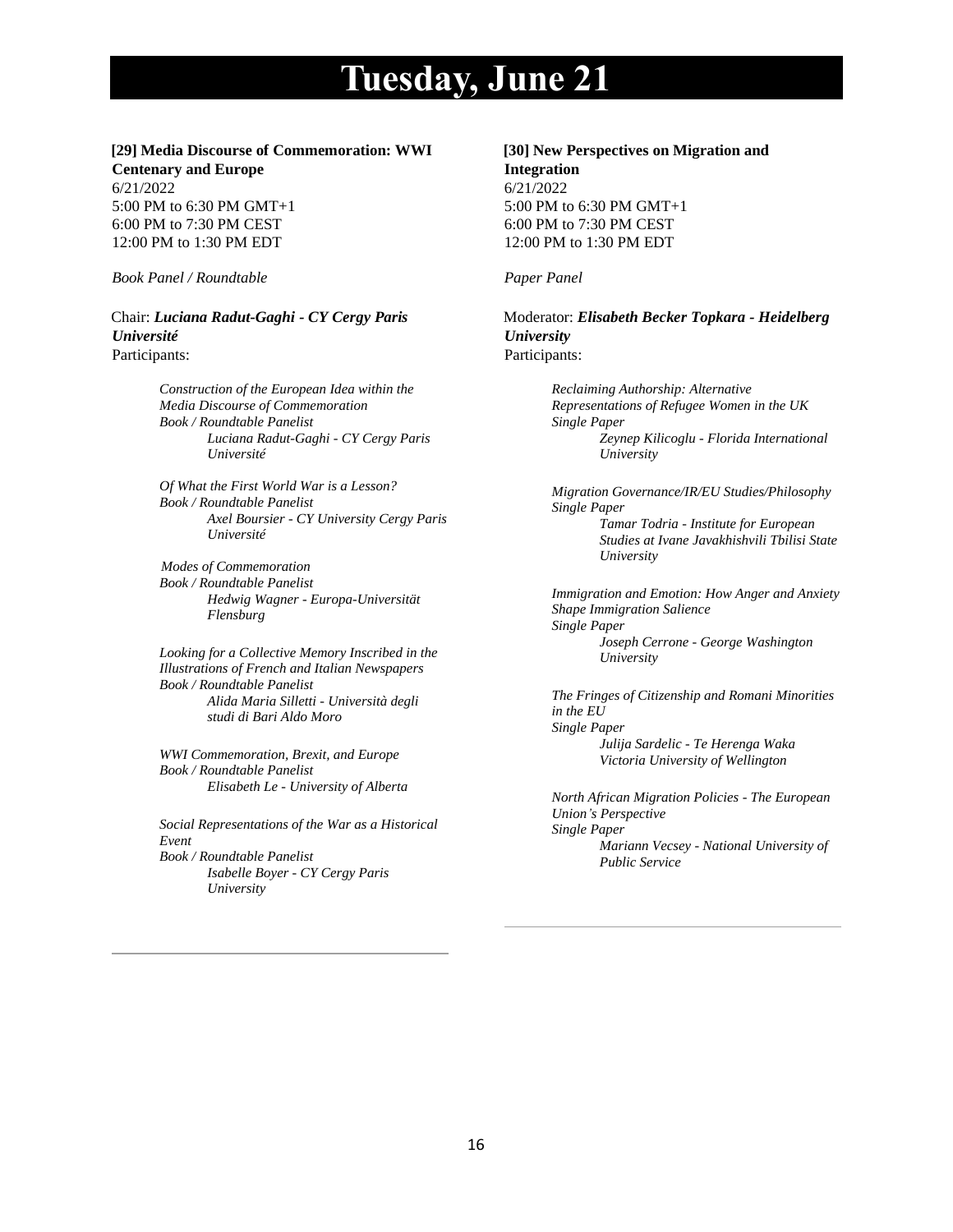**[31] Radicalism and Violence Network Business Meeting** 6/21/2022 7:00 PM to 8:30 PM GMT+1 8:00 PM to 9:30 PM CEST 2:00 PM to 3:30 PM EDT

*Conference Side Event*

Chair: *Eric Schoon - The Ohio State University Annett Graefe - New York University Richard McNeil-Willson - European University Institute*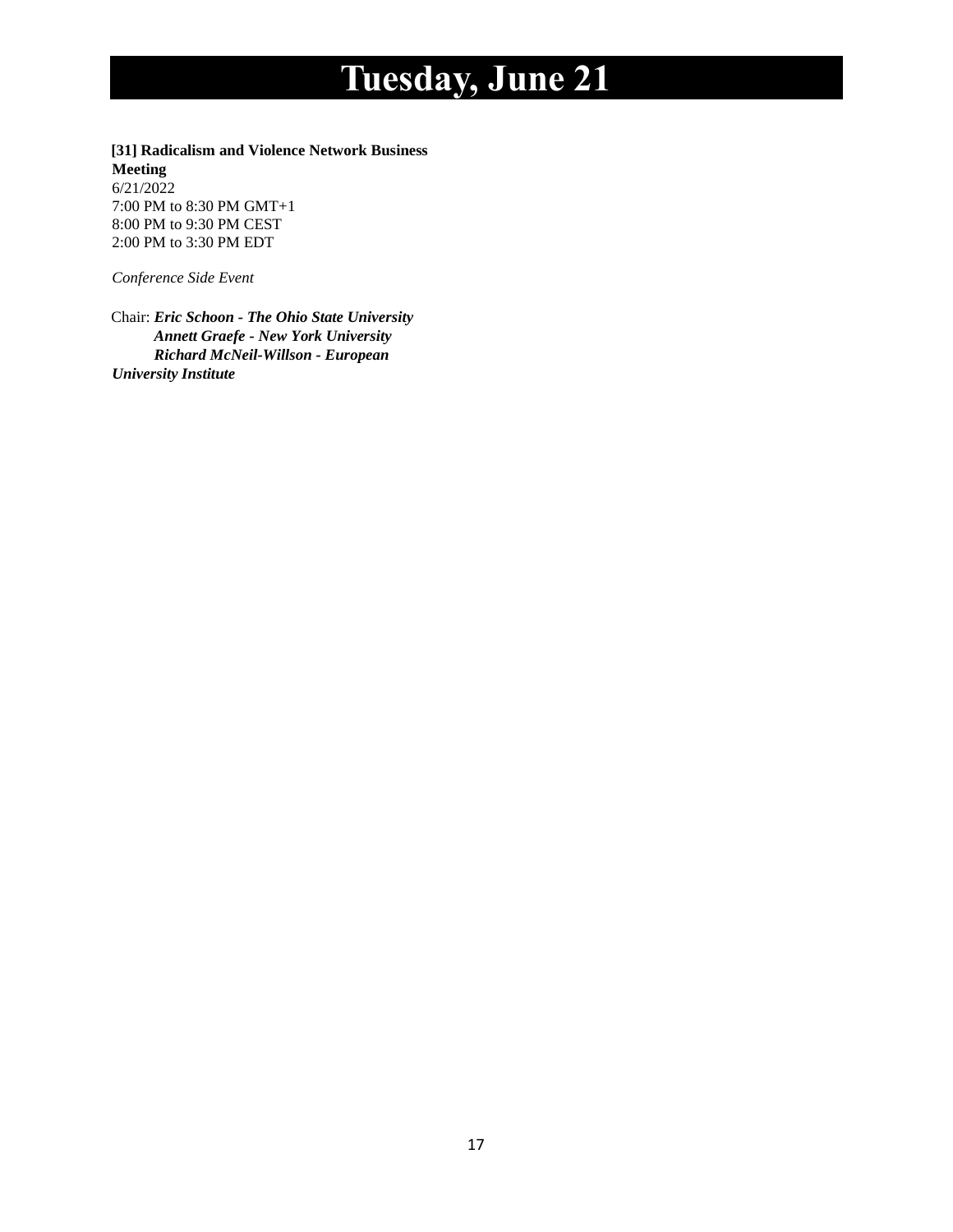## **[32] Historicizing Gender, Power Relations, and the State in the Modern Era**

6/22/2022 1:00 PM to 2:30 PM GMT+1 2:00 PM to 3:30 PM CEST 8:00 AM to 9:30 AM EDT

#### *Paper Panel*

Chair: *Dorothee Beck - University of Marburg Inken Schmidt-Voges - Philipps-University of Marburg*

Participants:

*Silent Servants or Powerful Voices? Reassessing Female Rule and Participation from an Early Modern Perspective Single Paper Inken Schmidt-Voges - Philipps-Universität Marburg*

*From British Monarchy to American Republic: Gender and Landscape as Symbolic Representations of Political Systems Single Paper Carmen Birkle - Philipps-Universität Marburg*

*Birth Control as a National Issue in Eastern Central European Multi-Ethnic States Single Paper Heidi Hein-Kircher - Herder-Institute for Historical Research on East Central* 

*Europe*

*Gender-Based Violence: Not Just Mischief, But A Stabilizer of Androcentric Power in the Political Field Single Paper*

*Dorothee Beck - University of Marburg*

Discussant: *Muireann O'Dwyer* - *University of St Andrews*

# **[33] Housing Access as a Democratic Challenge: Between Public Policies and Practices**

6/22/2022 1:00 PM to 2:30 PM GMT+1 2:00 PM to 3:30 PM CEST 8:00 AM to 9:30 AM EDT

#### *Paper Panel*

## Chair: *Vanessa Melo - CIAUD, Research Centre for Architecture, Urbanism and Design; Lisbon School of Architecture, Universidade de Lisboa*

#### Participants:

*Refugees, Urban Life, and Right to the City: Innovative Patterns for the (post)COVID-19 Future Single Paper Sílvia Leiria Viegas - Research Centre for Arts and Communication, University of Algarve (CIAC/UAlg)*

*Mágua de Nós Partida: Community Performance to Claim Right to Housing as Right to Place Single Paper Rosa Arma - Centro de Investigação em Arquitetura, Urbanismo e Design (CIAUD) da FA-ULisboa, GESTUAL*

*Ciganos/Roma and Housing: The Continuum and Difficult Access to Decent Housing Single Paper Maria Manuela Mendes - Cies\_Iscte*

*Why Occupy a House? Understanding the Forms of Subalternization Single Paper Saila-Maria Saaristo - University of Helsinki, Finland; University of Coimbra, Portugal*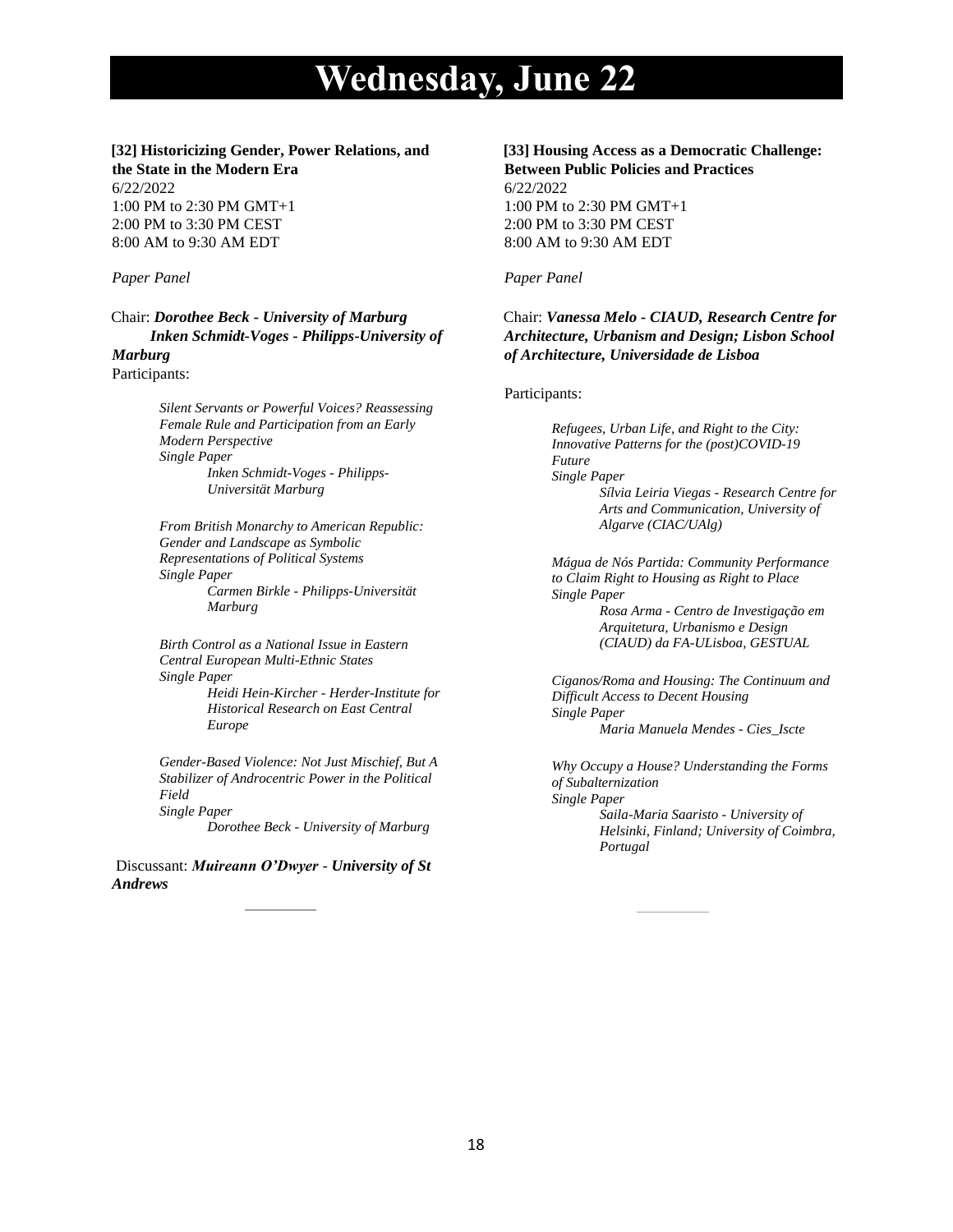#### **[34] The EU, the State, and Business** 6/22/2022

1:00 PM to 2:30 PM GMT+1 2:00 PM to 3:30 PM CEST 8:00 AM to 9:30 AM EDT

#### *Paper Panel*

Moderator: *Magnus Schoeller - University of Vienna, Centre for European Integration Research* Participants:

> *When State Power Meets Preferences: The 5G-Huawei Bans in the US, UK, and Germany Single Paper Moritz Walter - University of Cologne, Cologne Center for Comparative Politics (CCCP) Christine Trampusch - University of Cologne, Cologne Center for Comparative Politics (CCCP)*

*Politics and Regulation in the EU's Digital Finance Strategy Single Paper Shawn Donnelly - University of Twente*

*The EU's Handling of Its Digital Divide with Africa Single Paper Elke Schraik - University of Vienna, Centre for European Integration Research*

*Lobbying Sanctions? How Private Actors Respond to EU Restrictive Measures Single Paper Katharina Meissner - University of Vienna*

*Serbia: China's Best Friend in Europe Single Paper Nina Markovic - Macquarie University*

### **[35] The Role of Participation in Climate Change Integration at Subnational Level**

6/22/2022 1:00 PM to 2:30 PM GMT+1 2:00 PM to 3:30 PM CEST 8:00 AM to 9:30 AM EDT

#### *Paper Panel*

## Chair: *Federica Cittadino - Eurac Research Francesca Rosignoli - Swedish Collegium for Advanced Study (SCAS)*

#### Participants:

*Climate Change Integration in the Multilevel Governance of Italy and Austria: The Role of Participation Single Paper Federica Cittadino - Eurac Research*

*The Role of Participation in Climate Change Integration in Austria: Findings from Tyrol and Vorarlberg Single Paper Alice Meier - Universität Innsbruck*

*Climate Change Policy Integration in Bolzano: Is Public Participation an Effective Tool? Single Paper Giada Giacomini - Eurac Research*

*Participatory Processes and Climate Policies at Local Level: The Case of Autonomous Province of Trento Single Paper Niccolò Bertuzzi - University of Trento*

Discussant: *Louisa Parks - University of Trento*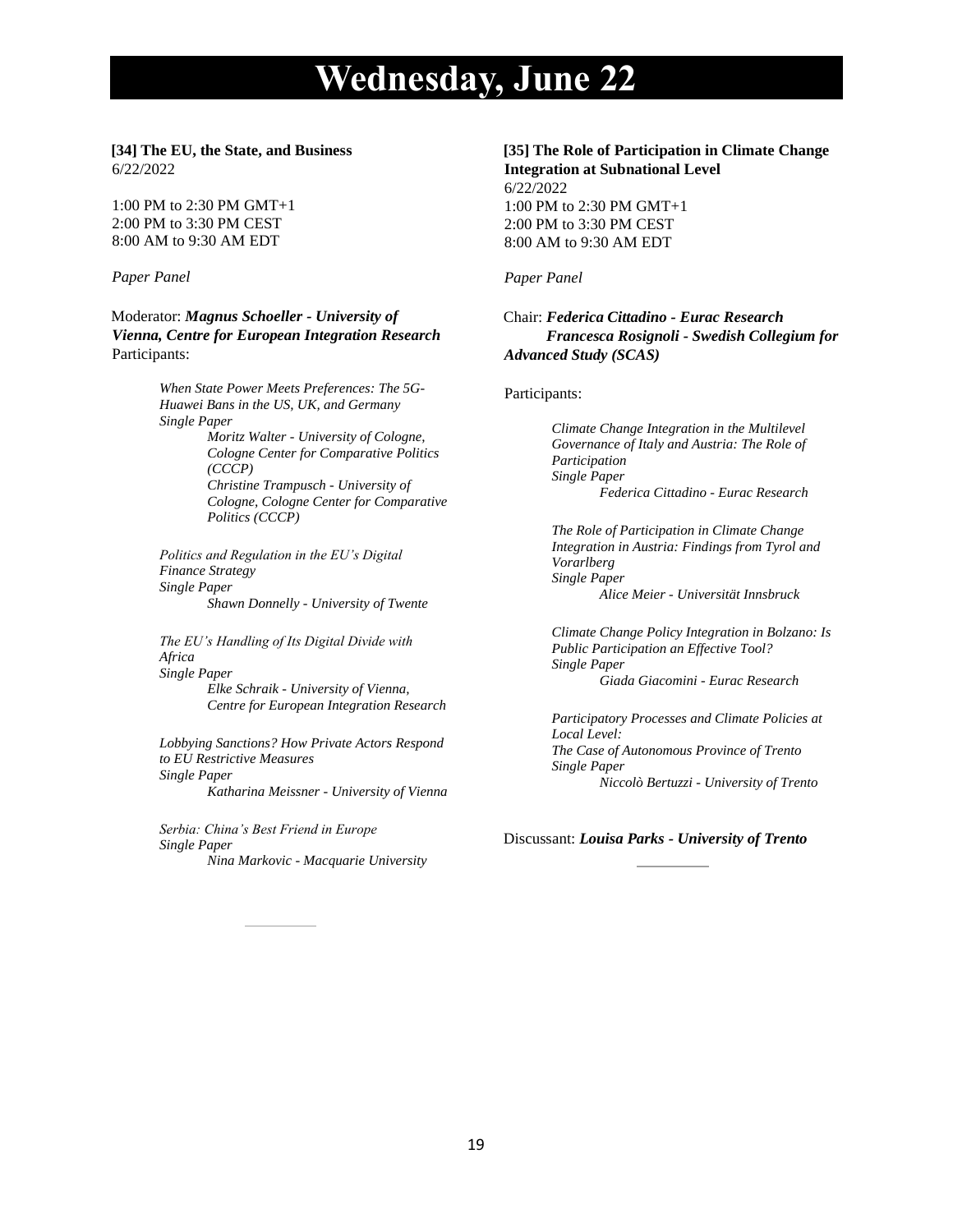#### **[36] The Territorial Dimension of Climate Policy and Politics**

6/22/2022 1:00 PM to 2:30 PM GMT+1 2:00 PM to 3:30 PM CEST 8:00 AM to 9:30 AM EDT

#### *Paper Panel*

Chair: *Jale Tosun - Heidelberg University* Participants:

> *Reimagining Environmental Futures: Scenarios of European Spatial Inequality Single Paper Marie Mahon - National University of Ireland Galway Matt Finch - Saïd Business School, Oxford University David Robertson - Monash Sustainable Development Institute, Monash University*

> *Territorial Governance and Climate Change: A Comparative Study of Federal Polities Single Paper Yasemin Irepoglu Carreras - University of California, Riverside*

> *Uneven Development of E-Mobility in Chinese Provinces: How to Explain Frontrunners and Laggards? Single Paper Jian Shao - Institute for Political Science, Heidelberg University Mile Mišić - Institute for Political Science, Heidelberg University*

*Politics of Self-Governance under the Paris Agreement? Explaining Sub-state Actorness in Climate Change Single Paper Ana Dias - University of Minho*

*Sandrina Antunes - University of Minho*

*Climate Policy Preferences of Sub-national Actors: An Analysis of Political Parties in Catalonia Single Paper Joan Enguer i Saus - Heidelberg University*

#### Discussant: *Jale Tosun - Heidelberg University*

#### **[37] Challenges for Democracy? Taking a Closer Look at the New Climate Movements**

6/22/2022 3:00 PM to 4:30 PM - GMT+1 4:00 PM to 5:30 PM CEST 10:00 AM to 11:30 AM EDT

#### *Paper Panel*

Chair: *Jan Pollex - University of Osnabrueck Patrick Scherhaufer - BOKU Wien* Participants:

> *Between Science, Movement, and Democracy: Scientists for Future in the Politics-Society Interface Single Paper Jan Pollex - University of Osnabrueck Laura Herzog - University of Osnabrueck Andrea Lenschow - University of Osnabrueck*

> *Framing Energy Futures: Comparing Fridays for Future, Extinction Rebellion, and Ende Gelände in Germany Single Paper Aron Buzogany - BOKU Vienna Patrick Scherhaufer - BOKU Vienna*

*Social Movement Theory and Fridays for Future: Climate Change Protest from a Citizen Science Perspective Single Paper Anna Soßdorf - Heinrich-Heine-University Düsseldorf Witold Mucha - Heinrich-Heine-University Düsseldorf Viktor Burgi - Heinrich-Heine-University Düsseldorf*

*Regional Differences Within Global Movements: Political Attitudes, Participation Patterns of Climate Protesters in Central Europe Single Paper Daniel Mikecz - Centre for Social Sciences Institute for Political Science Piotr Kocyba - Chemnitz University of Technology Institute for Europaen Studies* 

Discussant: *Jan Pollex - University of Osnabrueck*

*and History*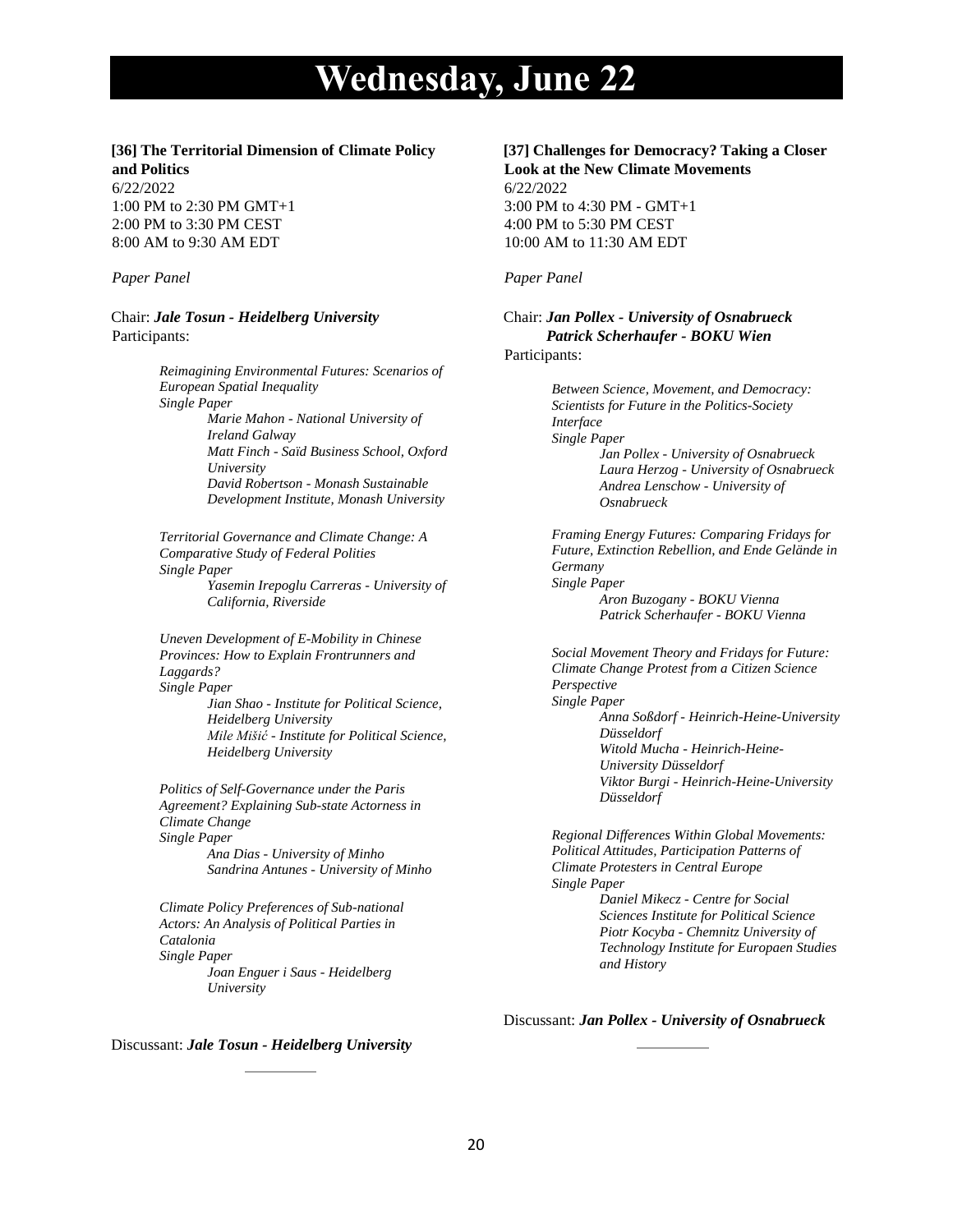#### **[38] Gender (In)Equalities and Identity**

6/22/2022 3:00 PM to 4:30 PM GMT+1 4:00 PM to 5:30 PM CEST 10:00 AM to 11:30 AM EDT

## *Paper Panel*

Moderator: *Mara-Katharina Thurnhofer - Digital Fellow at Council for European Studies* Participants:

> *Women, Precarity and the EU Strategy of Sustainable Solidarity Single Paper Nuria Pumar - University of Barcelona*

*Post-Soviet Dreams: Women's Personal and Collective Struggle for Liberation in Georgia Single Paper*

*Gvantsa Gasviani - University of California, Irvine*

*Using Spatial Analytics to Study European Sub-Regional Patterns of Gender-Based Inequity in Fertility Health Policies Single Paper*

*Shelley Grant - City of Seattle Information Technology Department, Planned Parenthood Federation of America*

*Democratizing Spanish Institutional Politics? Feminist Strategies to Counter Anti-Gender Opposition at the Local Level Single Paper Paloma Caravantes - Madrid* 

*Complutense University Emanuela Lombardo - Madrid Complutense University*

#### **[39] Law and Politics in the World of Work** 6/22/2022 3:00 PM to 4:30 PM GMT+1 4:00 PM to 5:30 PM CEST

10:00 AM to 11:30 AM EDT

## *Paper Panel*

Moderator: *Philip Rathgeb - University of Edinburgh* Participants:

> *WFH-CITPOGP Single Paper Biljana Cavkoska - International Balkan University*

*What Explains Fear of Automation? Structural Factors, Education, and Welfare as Determinants of Risk Perception Single Paper Giuliano Bonoli - University of Lausanne, IDHEAP Juliana Chuery - University of Lausanne, IDHEAP Margarida Matos - University of Lausanne, IDHEAP*

*Counting on Each Other: Audit Culture, Unemployment, and Social Trust in Norway Single Paper Kelly McKowen - Southern Methodist University*

*Attitudinal Ambivalence, Support for Redistribution, and Left-Right Voting Single Paper Alon Yakter - Tel Aviv University*

*The Electoral Consequences of Welfare State Changes: A Sober Look at the Evidence Single Paper Leo Ahrens - Free University of Berlin Frank Bandau - University of Bamberg*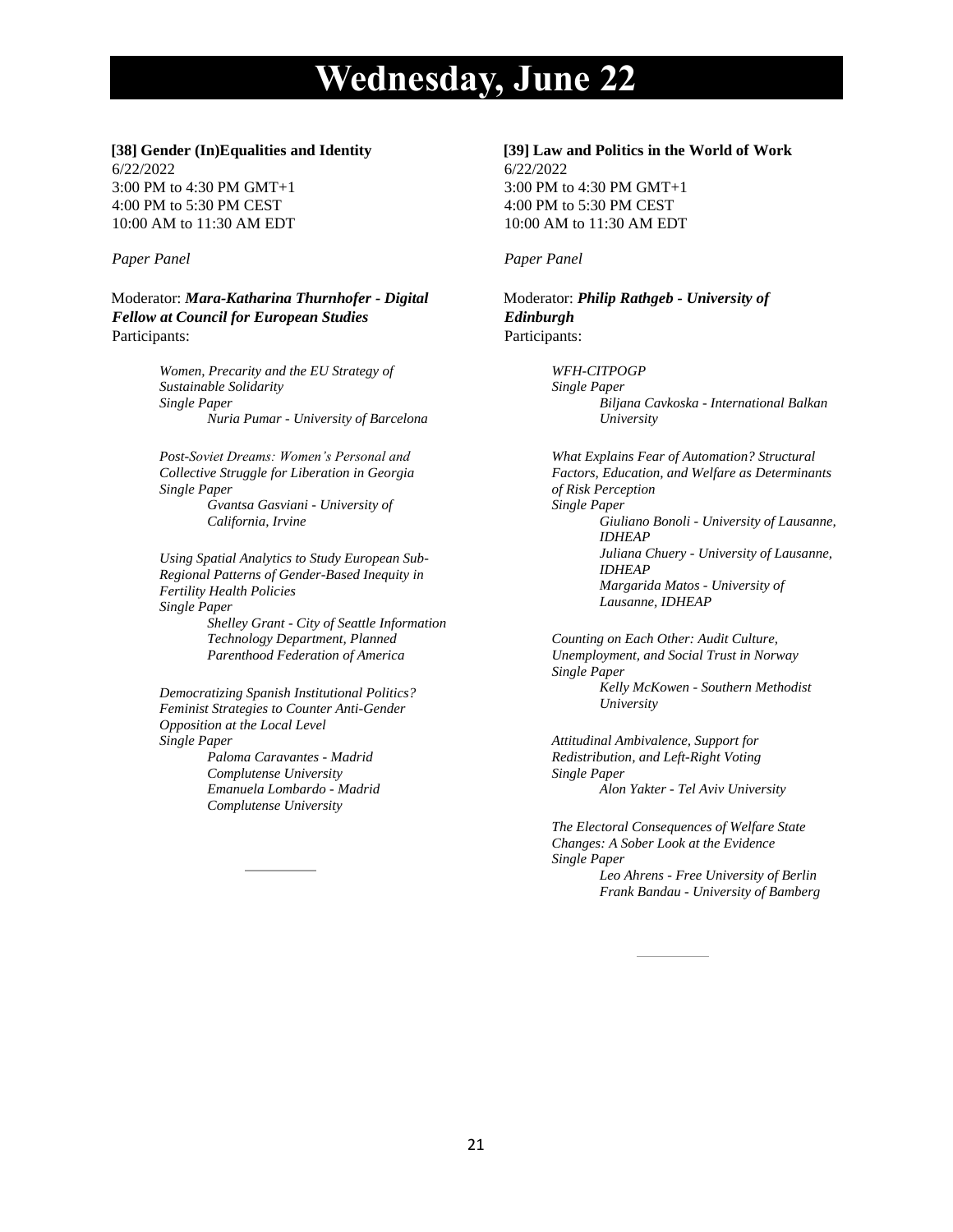#### **[40] New Perspectives on Populism and**

**Polarization** 6/22/2022 3:00 PM to 4:30 PM GMT+1 4:00 PM to 5:30 PM CEST 10:00 AM to 11:30 AM EDT

#### *Paper Panel*

Moderator: *Jan Willem Duyvendak - University of Amsterdam* Participants:

> *What is Populist about Left-wing Populism? Single Paper Or Dar - Tel Aviv University*

*Assessing the Risks to Democracy in the Digital Era: The Alt-Right Conspiratorial Regimes of Truth Single Paper Beatriz Buarque - University of Manchester*

*Candidate Polarization and Incumbency Advantage: Quasi-Experimental Evidence from Two-Round Elections Single Paper Sergi Ferrer - University of Barcelona*

# **[41] Overcoming Boundaries Resulting from Former Eastern Borders** 6/22/2022

3:00 PM to 4:30 PM GMT+1 4:00 PM to 5:30 PM CEST 10:00 AM to 11:30 AM EDT

*Paper Panel*

Moderator: *Edit Soós - University of Szeged* Participants:

> *Local Reactions to the Far-Right: A Perspective from the Georgian Civil Society Single Paper Ana Andguladze - Université libre de Bruxelles*

*Symbolic Capital and Exclusion: A Case Study of Romanian Migrant Women in France Single Paper Elena Popa - The University of Akron*

*According to Eastern Europe: Interests, Coalitions, and EU Policymaking in the Three Seas Initiative Single Paper Boyka Stefanova - University of Texas at San Antonio*

*Environment, Infrastructure, and Illegal Transborder Mobility: Soviet "North-Western Border Belt" in the 1920s Single Paper Oksana Ermolaeva - Petrozavodsk State University*

**[42] Decolonization as Theater - Decentering and Disrupting Colonial Spaces and Narratives: Artist Roundtable on Performing Decolonization - Panel 1**

6/22/2022 5:00 PM to 6:30 PM GMT+1 6:00 PM to 7:30 PM CEST 12:00 PM to 1:30 PM EDT

*Book Panel / Roundtable*

Chair: *Markus Hallensleben - University of British Columbia Katrin Sieg - Georgetown University Azadeh Sharifi - Ludwig-Maximilians-University Munich* Participants:

> *Aztec/Mexica Dance Performance by Casa Mexico Cultural Society*

> *Maria Jose Athie Martinez - Casa Mexico Cultural Society Sharon MacGougan - Casa Mexico Cultural Society Javier Romero - Casa Mexico Cultural Society Book / Roundtable Panelists*

*Rahul Varma - Teesri Duniya Theatre Book / Roundtable Panelist*

*Julia Wissert - Namibian-German Kaleni Kollektiv Book / Roundtable Panelist*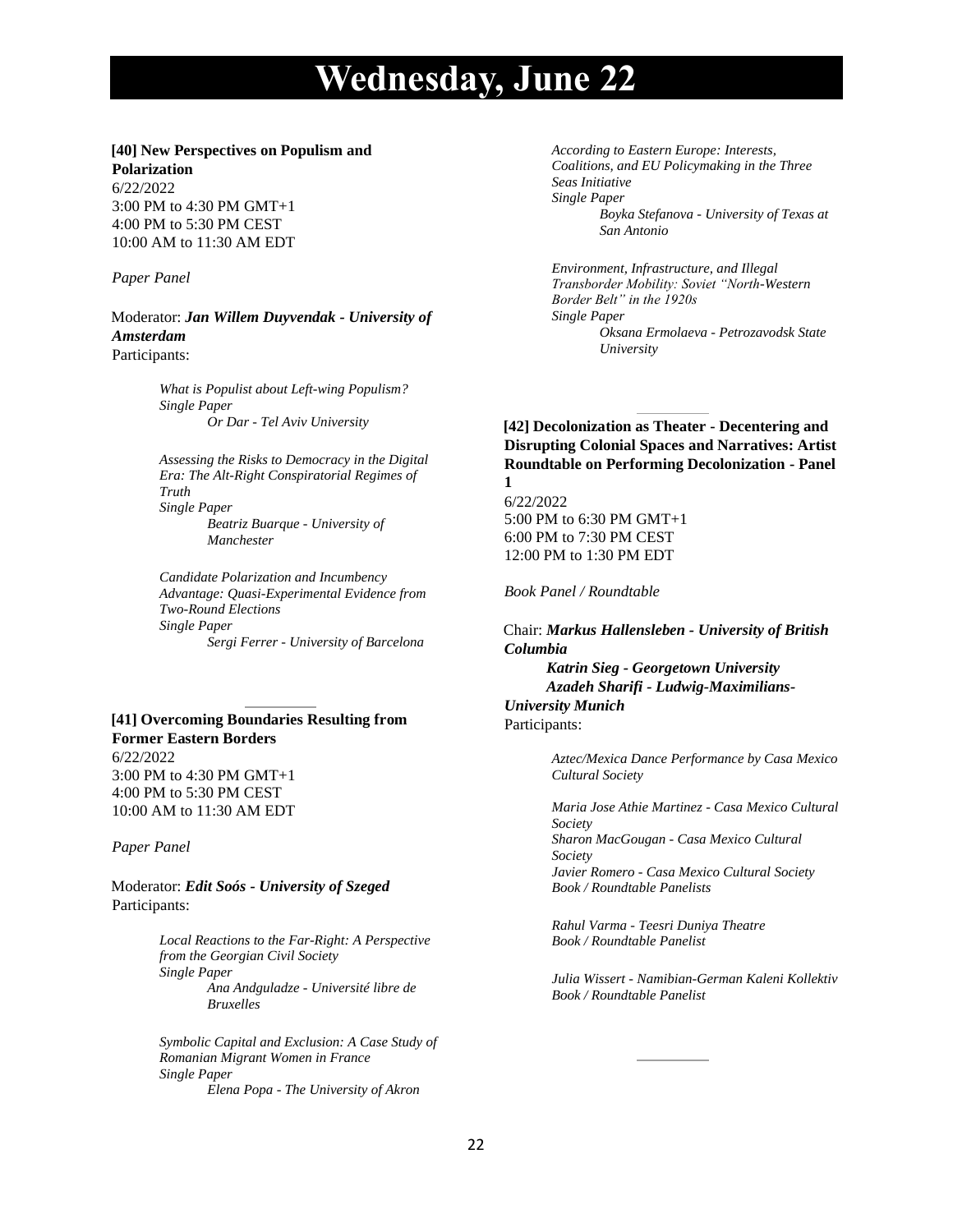# **[43] Democratic Participation: Mobilizations,**

**Media, and Civil Society** 6/22/2022 5:00 PM to 6:30 PM GMT+1 6:00 PM to 7:30 PM CEST 12:00 PM to 1:30 PM EDT

#### *Paper Panel*

Moderator: *Jeta Abazi - University of Leipzig* Participants:

> *Participatory Practices in Urban Governance: The OBRAS Project Single Paper Martina Massari - University of Bologna Danila Longo - University of Bologna Francesca Sabatini - University of Reggio Calabria Beatrice Turillazzi - University of Bologna*

*The Role of Local Media Outlets in Tackling Environmental Problems: The Case of Serbia Single Paper Aleksandra Krstic - University of Belgrade, Faculty of Political Science*

*Duration of Dictatorship Regime and Voluntary Association Membership in Comparative Perspective Single Paper Olena Bedasheva - Universidad Carlos III de Madrid*

*Party Protests: Insights from Contemporary Turkey Single Paper Selin Bengi Gumrukcu - Rutgers University*

# **[44] Migrant Rights Activism and Legal Support:**

**Contestation or Conformation? Panel 1/3** 6/22/2022 5:00 PM to 6:30 PM GMT+1 6:00 PM to 7:30 PM CEST 12:00 PM to 1:30 PM EDT

## *Paper Panel*

Chair: *Eline Westra - University of Amsterdam Leila Kawar - University of Michigan* Participants:

> *Diaspora Consciousness and Philanthropy of Lawyers: Family Reunification Rights of Turkish Citizens in the Netherlands Single Paper Gizem Kolbasi-Muyan - Independent researcher*

*Conceptualizing Deservingness: Health Care Advocates Strategies to Create Pathways to Access for Precarious Status Persons Single Paper Sarah Marshall - York University*

*Ambiguous Citizenship and the Politics of Informal Representation: Migrant Activists' Mediation in the Gulf Countries Single Paper Mira Eileen Burmeister-Rudolph - University of Amsterdam*

*"La nuestra lucha, la nuestra voz:" Challenging Mainstream Narratives on Migration through Cultural Strategic Action Single Paper Davide Gnes - University of Amsterdam*

Discussant: *Leila Kawar - University of Michigan*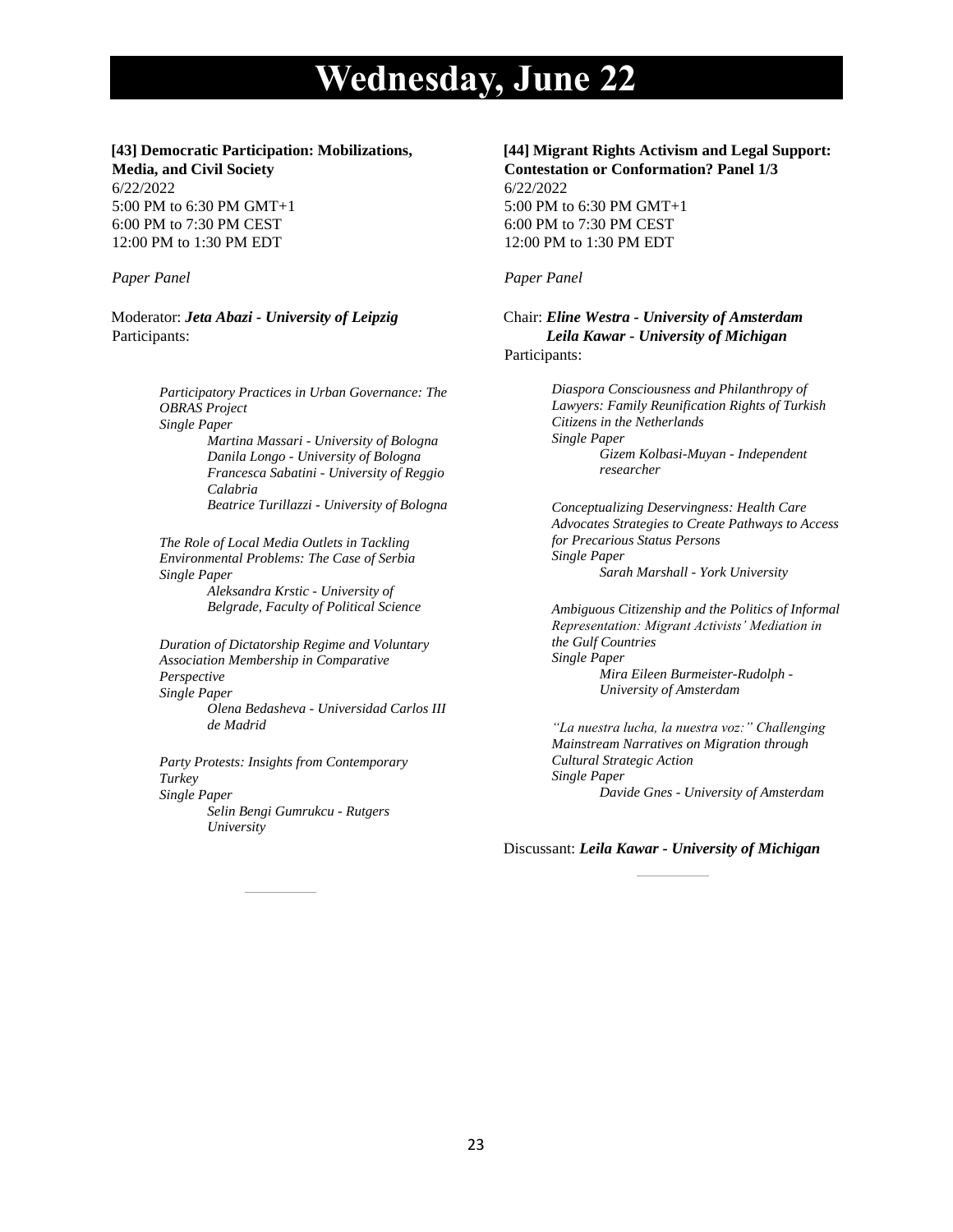#### **[45] Migration and the Environment**

6/22/2022 5:00 PM to 6:30 PM GMT+1 6:00 PM to 7:30 PM CEST 12:00 PM to 1:30 PM EDT

## *Paper Panel*

Chair: *Camilla Carlesi - Digital Fellow at Council for European Studies* Participants:

> *African Migration to the EU and Climate Change Single Paper Imke Brust - Haverford College*

*Mapping the Trajectory of Climate Change Impact on Transnational Migration among Nigerian-European Migrants Single Paper Barovwe Daniella Omoweh - University of Benin*

*Climate Change, Environmental Migration, and Democracy: A Law Perspective Single Paper Chiara Feliziani - University of Macerata*

*Cristiana Lauri - European University Institute*

*Grasping the Realm of Lived Experiences and Daily Practices in Transient Refugee Spaces in Serbia*

*Single Paper Jelena Jankovic-Rankovic - University of Notre Dame*

**[46] Decolonial International Law: Border Thinking in a Global and Hegemonic Order** 6/22/2022 5:00 PM to 6:30 PM GMT+1 6:00 PM to 7:30 PM CEST 12:00 PM to 1:30 PM EDT

*Paper Panel*

Chair: *Tatiana Cardoso Squeff - Universidade Federal de Uberlândia* Participants:

> *City-Diplomacy as a Vector for Expanding Subjects of International Law: A Decolonial Approach Single Paper Joseli Fiorin Gomes - Universidade Federal de Santa Maria (UFSM)*

*The Decolonial Turn of International Law: Defending Plurality in Favor of Environmental Protection Single Paper Tatiana Cardoso Squeff - Universidade Federal de Uberlândia*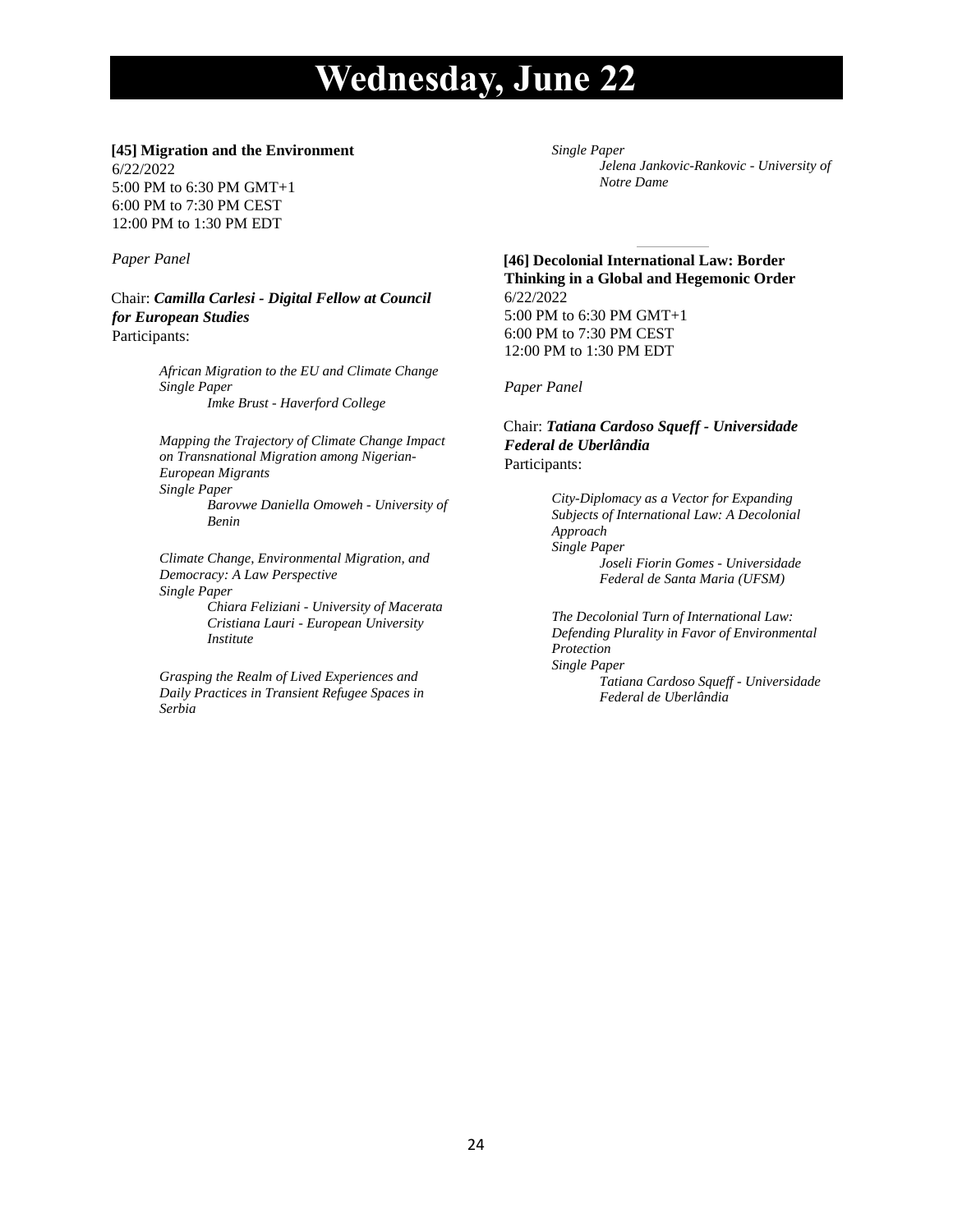# **A**

Abazi, Jeta, 43

- Ahrens, Leo, 39
- Allums, Madison, 15
- Al-Sayed, Mary, 15
- Amat, Francesc, 12
- Anderson, Karen, 25
- Andguladze, Ana, 41
- Antunes, Sandrina, 36
- Athie Martinez, Maria Jose, 42
- Arma, Rosa, 33
- Arnold, Christine, 12
- Arzumanyan, Armine, 12
- Avdagic, Sabina, 4

# **B**

Bandau, Frank, 39 Barbat, Vlad, 12 Bartus, Tamas, 19 Beck, Dorothee, 32 Becker Topkara, Elisabeth, 30 Bedasheva, Olena, 43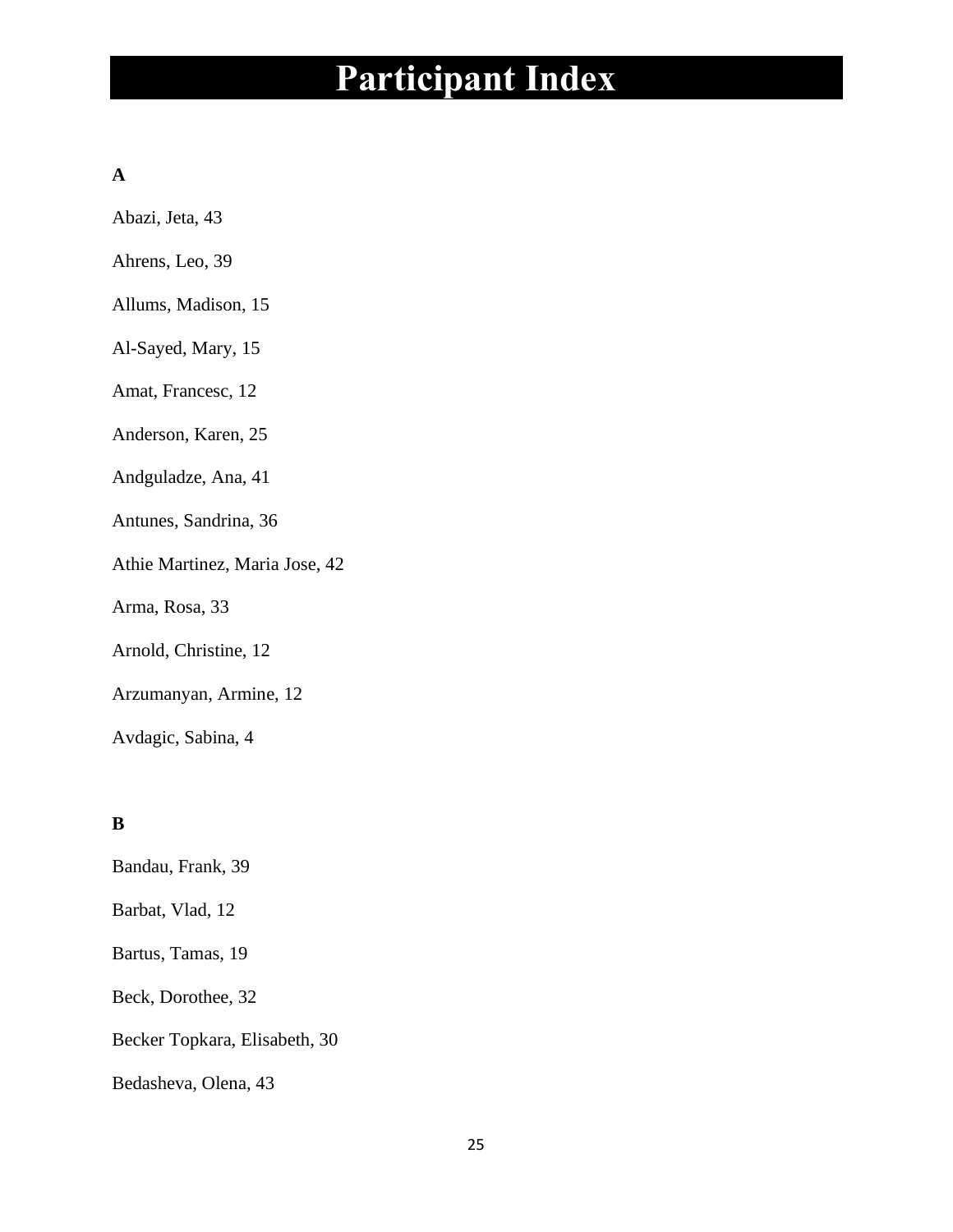- Bernet-Kempers, Eva, 26
- Bertuzzi, Niccolò, 35
- Birkle, Carmen, 32
- Blancaneaux, Romain, 10
- Blanco Sío-López, Cristina, 6
- Blavoukos, Spyros, 25
- Boecher, Michael, 1
- Bonoli, Giuliano, 39
- Borz, Gabriela, 25
- Boulila, Stefanie Claudine, 22
- Boursier, Axel, 21, 29
- Boyer, Isabelle, 29
- Bradbrook, Gail, 17
- Brandenburg, Heinz, 25
- Brunow, Dagmar, 20
- Brust, Imke, 45
- Buarque, Beatriz, 40
- Burgers, Laura, 26
- Burgi, Viktor, 37
- Burmeister-Rudolph, Mira, 44
- Buzogany, Aron, 37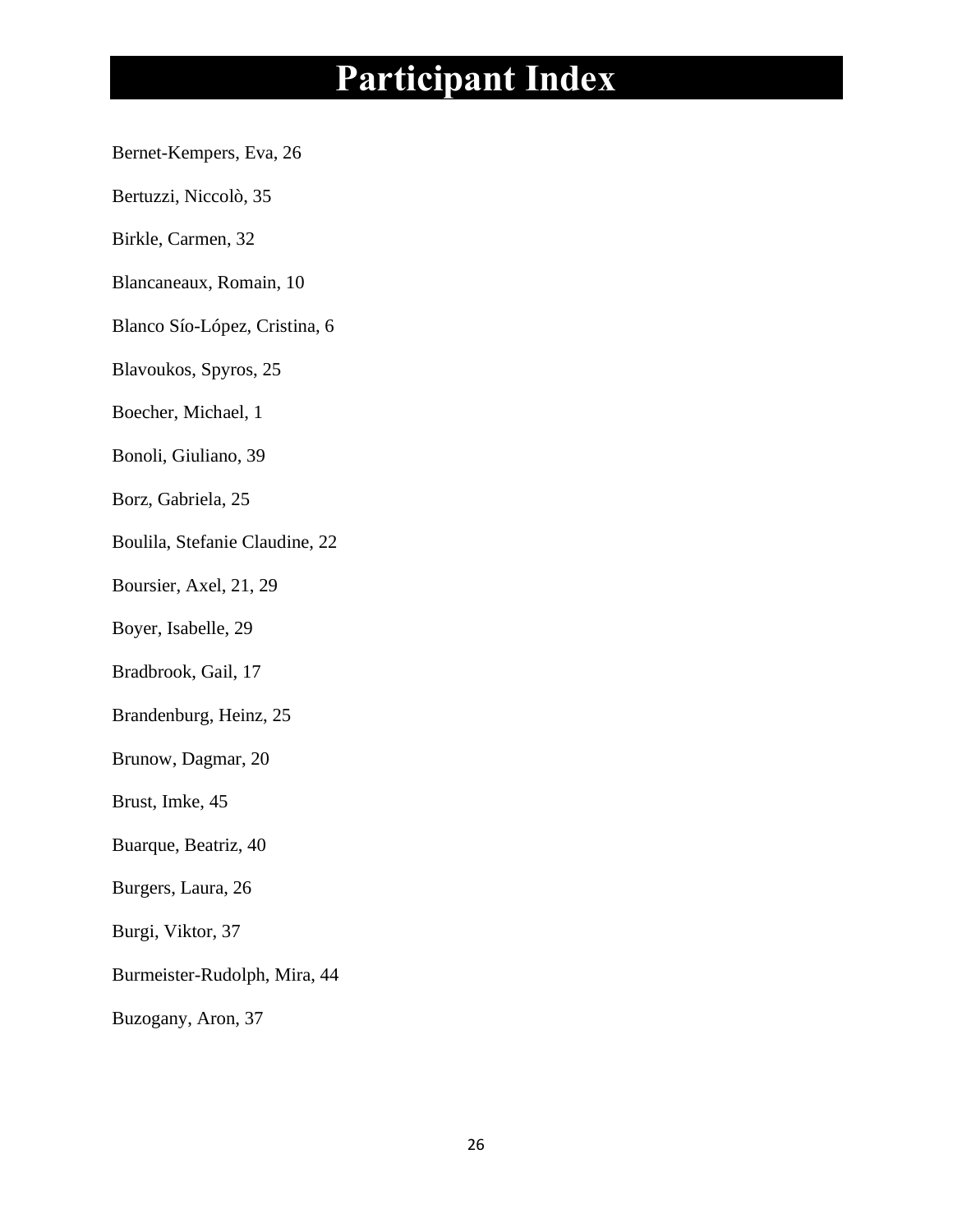# **C**

- Caravantes, Paloma, 38
- Cardoso Squeff, Tatiana, 46
- Carlesi, Camilla,10, 45
- Cashore, Benjamim, 5
- Cavkoska, Biljana, 39
- Çela, Eriada, 16
- Cerrone, Joseph, 30
- Çetin-Ayşe, Çağlar, 22
- Chand, Bibek, 11
- Chuery, Juliana, 39
- Ciocanel, Alexandra, 21
- Cittadino, Federica, 35
- Colin, Gaëlle, 22
- Comelli, Martino, 26
- Connor, Georgeta, 10
- Costantini, Giovanna, 20
- Culpepper, Pepper, 27

# **D**

Danner, Lukas Karl, 11

Dar, Or, 40

Dedmon, J. Michael, 9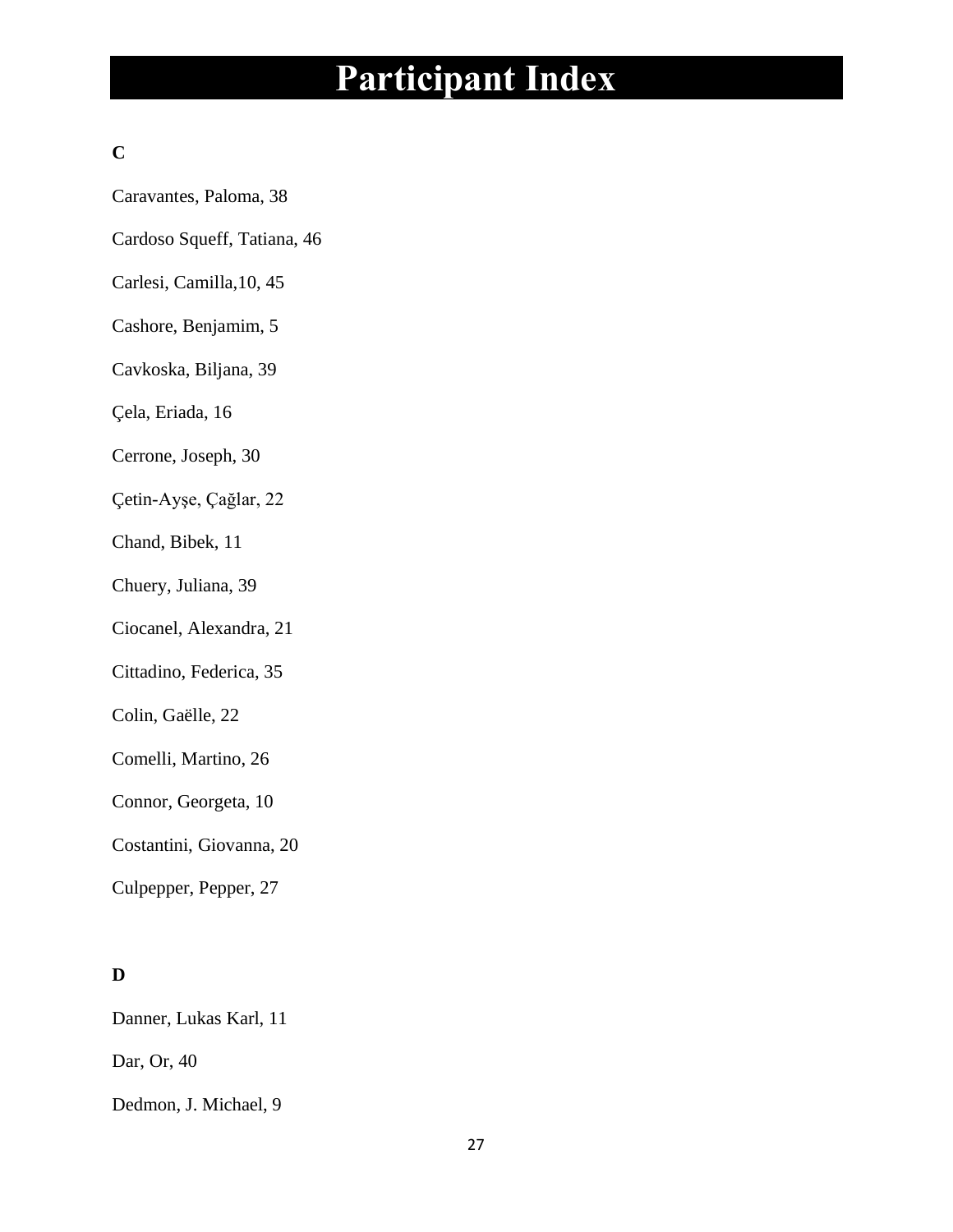Dettori, Giovanni Maria, 20

Dias, Ana, 36

Diez, Juan, 2

Domorenok, Ekaterina, 28

Donnelly, Shawn, 24, 34

Drewski, Daniel, 13

Drzewiecka, Jolanta, 13

Duyvendak, Jan Willem, 40

Dylgjeri, Ardita, 16

# **E**

Enguer i Saus, Joan, 36 Erhardt, Erwin, 23 Ermolaeva, Oksana, 41

Ertugal, Ebru, 21

# **F**

Feldmann, Magnus, 27

Feliziani, Chiara, 11, 45

Ferrer, Sergi, 40

Filiz, Anlam, 28

Finch, Matt, 28, 36

Fioretti, Nicolás Fernández, 17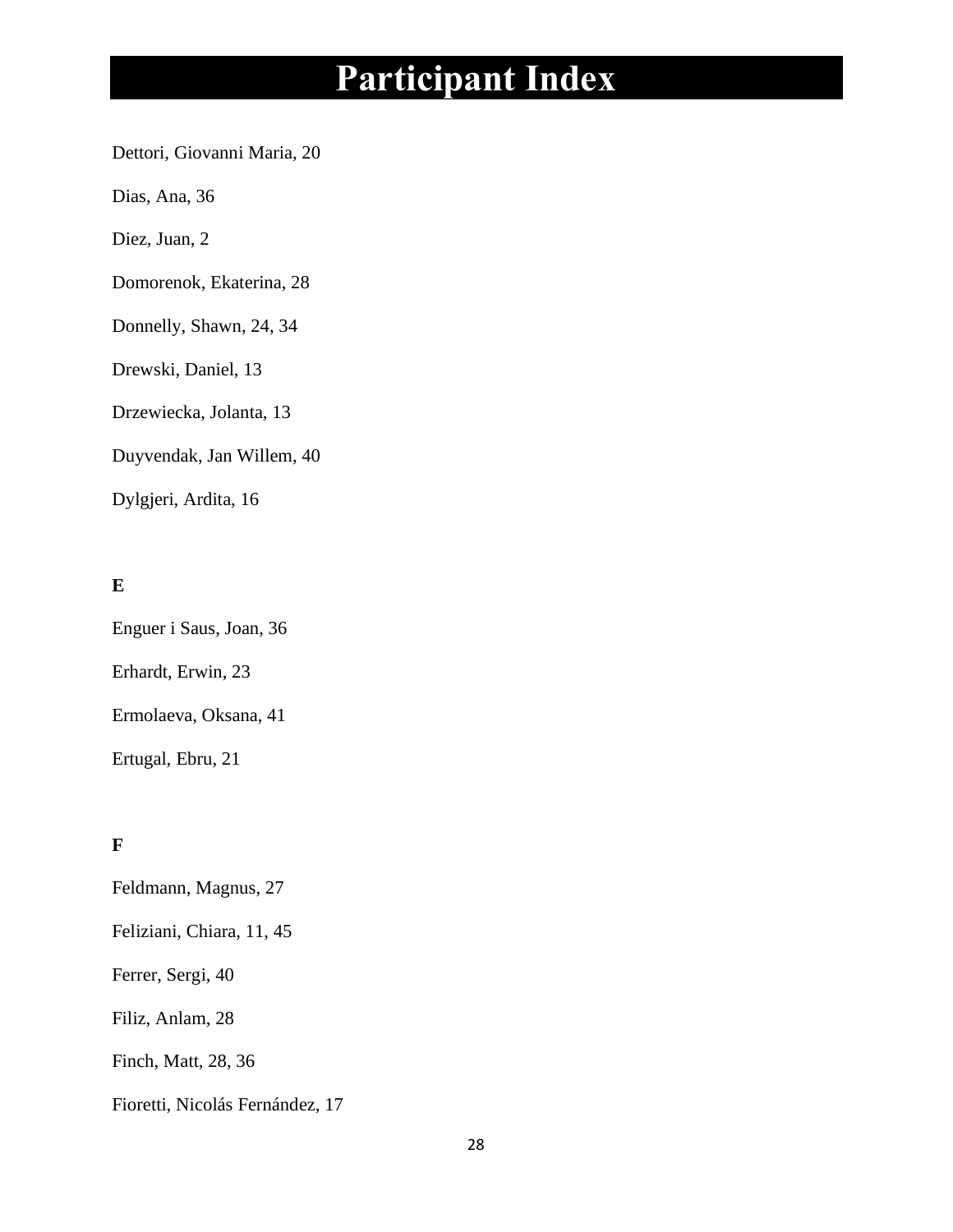Fiorin Gomes, Joseli, 46

Flaherty, Michael, 21

Fleming, Crystal, 22

**G**

- Ganga, Paula, 13
- Garcia, Maria, 11
- Gasviani, Gvantsa, 38
- Gerhards, Jürgen, 13
- Giacomini, Giada, 35
- Gnes, Davide, 44
- Goyer, Michel, 27
- Graefe, Annett, 31
- Graff, Agnieszka, 3
- Grant, Shelley, 38
- Green, Alison, 17
- Grek, Sotiria, 6
- Gumrukcu, Selin Bengi, 43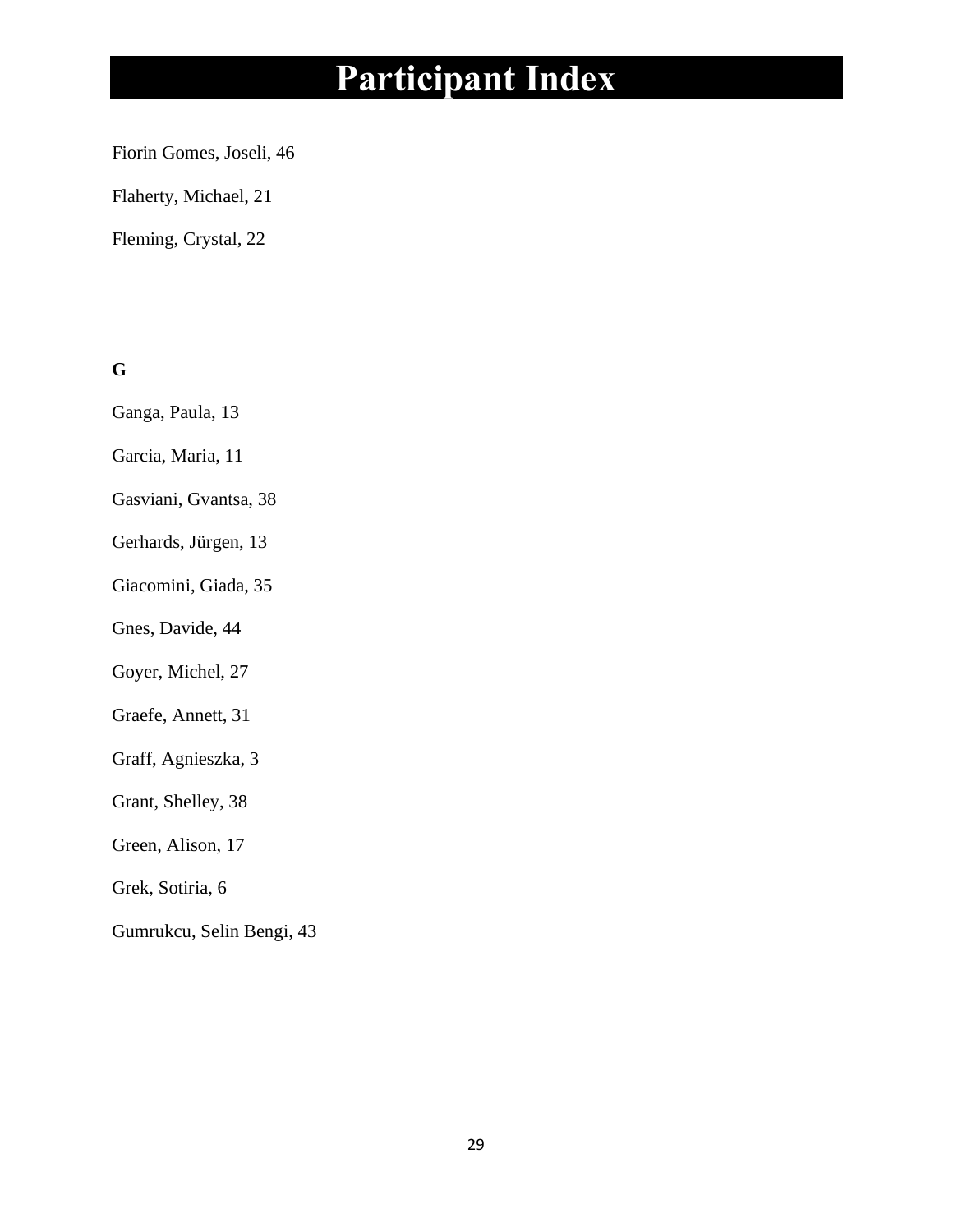# **H**

Hallensleben, Markus, 42

Hanson, Sandra, 8

Hecan, Mehmet, 12

# Heers, Marieke, 19

Hein-Kircher, Heidi, 32

Herzog, Laura, 37

Horenbeke, Verónica Van, 17

Hoxha, Merita, 16

Hübner Mendes, Conrado, 2

# **I**

Irepoglu Carreras, Yasemin, 36

# **J**

Jakusné Harnos, Éva, 18

Jankovic-Rankovic, Jelena, 45

Jeftic, Alma, 4, 9

Jorge, Silvia, 33

Jörgens, Helge, 1, 5

# **K**

Kabat-Rudnicka, Danuta, 8, 11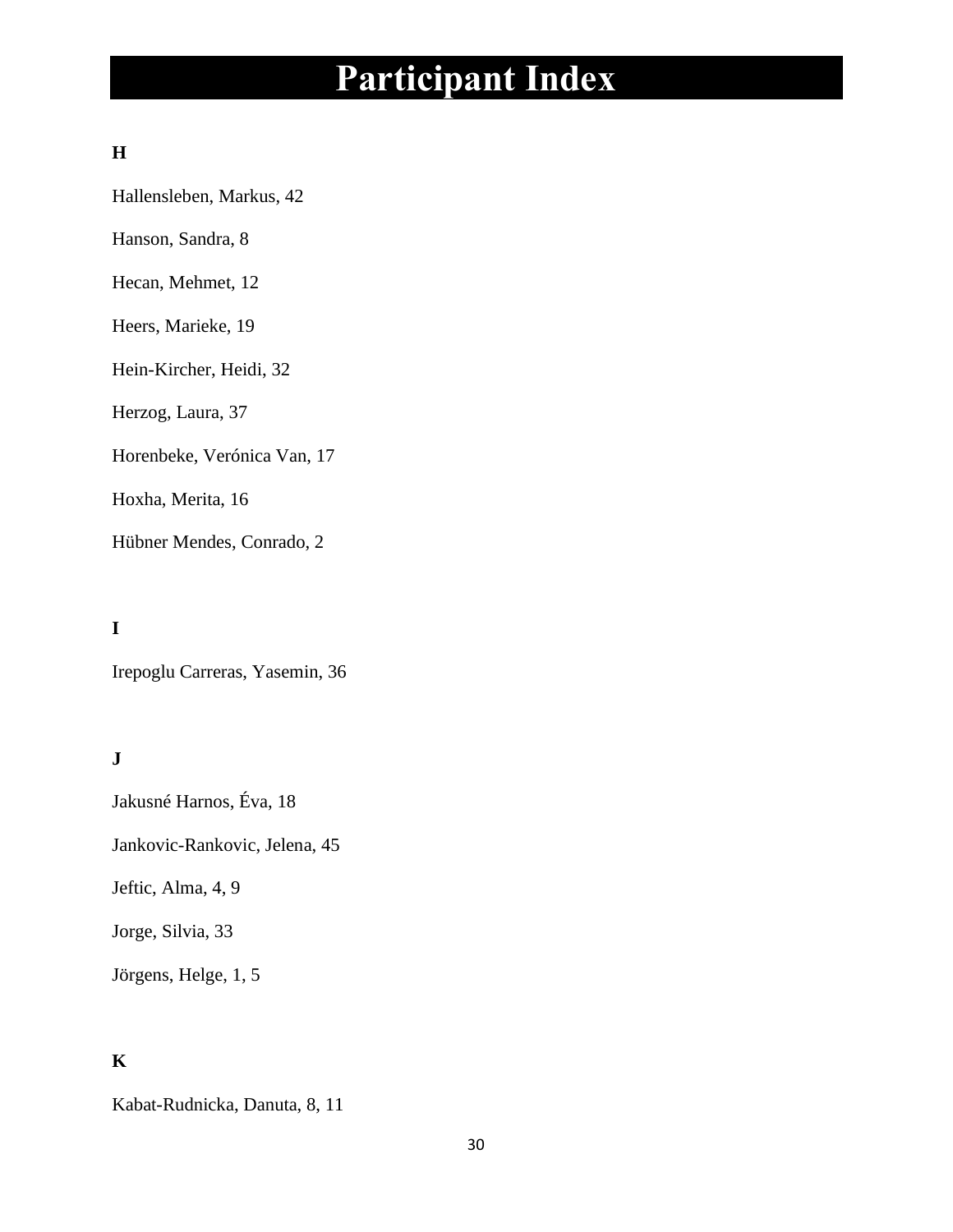- Karampampas, Sotirios, 4
- Katsanidou, Alexia, 4
- Kawar, Leila, 44
- Kazazi, Ledia, 16
- Kelso, Michelle, 8
- Kilicoglu, Zeynep, 30
- Kinderman, Daniel, 27
- Kinney, Andrew, 15
- Kirval, Levent, 18
- Klimova, Galina, 18, 25
- Knill, Christoph, 1, 5
- Kocyba, Piotr, 37
- Kolbasi-Muyan, Gizem, 44
- Kolleck, Nina, 5
- Korolczuk, Elzbieta, 3
- Kováčová, Lucia, 11
- Kovacs, Kriszta, 2, 13
- Kovacs, Oliver, 21
- Kreiman, Guillermo, 14
- Krizsan, Andrea, 3
- Krstic, Aleksandra, 43
- Kumm, Mattias, 2
- Lagana, Manon Eleonora, 10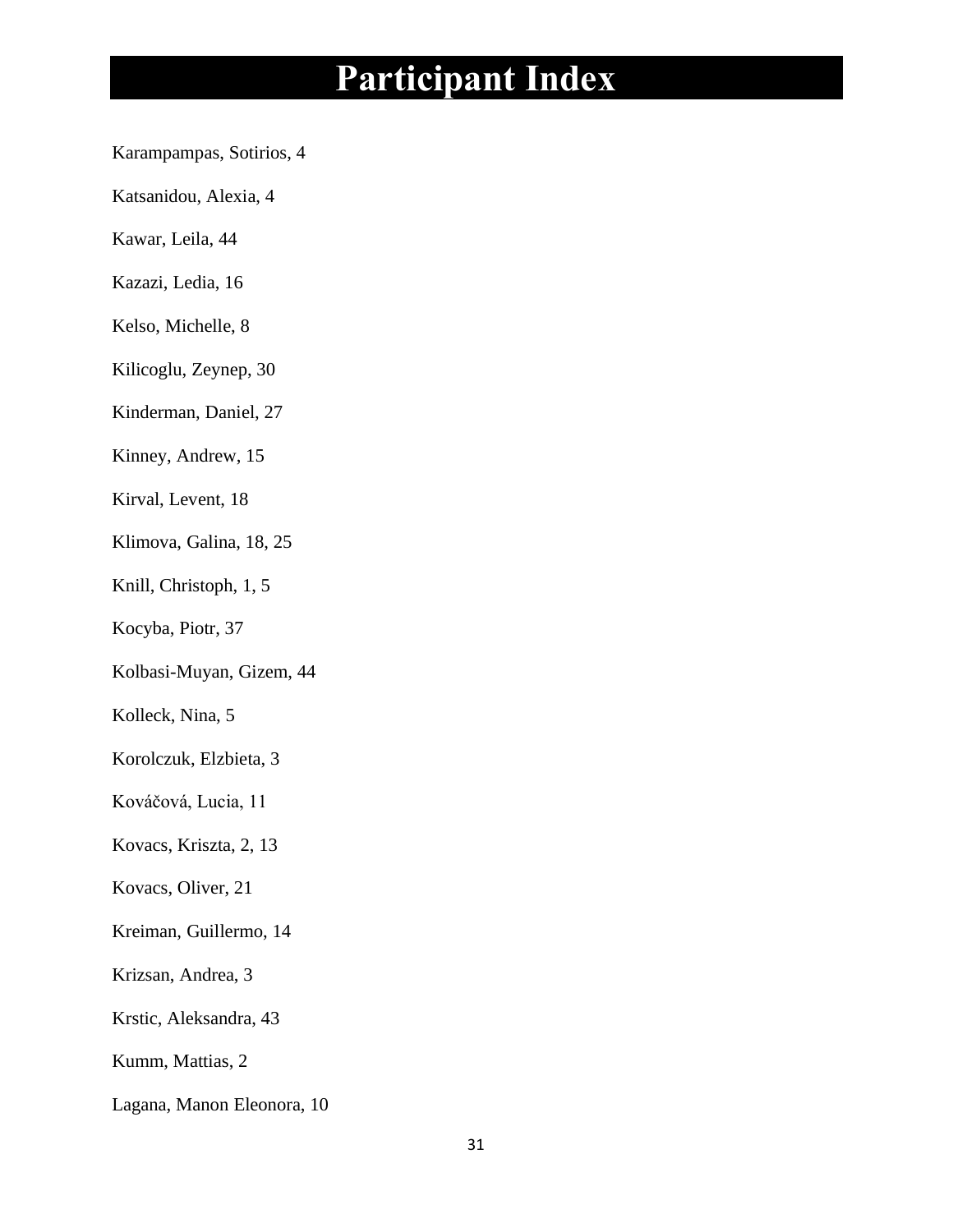# **L**

Lauri, Cristiana, 45

- Le, Elisabeth, 8, 29
- Lekli, Lenida, 16
- Lenschow, Andrea, 37

Lentin, Alana, 22

Leofreddi, Asia, 3

Llaudet, Elena, 6

Lombardo, Emanuela, 38

Longo, Danila, 43

Love, Paul, 23

# **M**

MacGougan, Sharon, 42

Mahon, Marie, 36

Mann, Zachary, 7

Markovic, Nina, 34

Marshall, Sarah, 44

Martínez Alemán, Ana M., 6

Massari, Martina, 43

Matthijs, Matthias, 24

Matos, Margarida, 39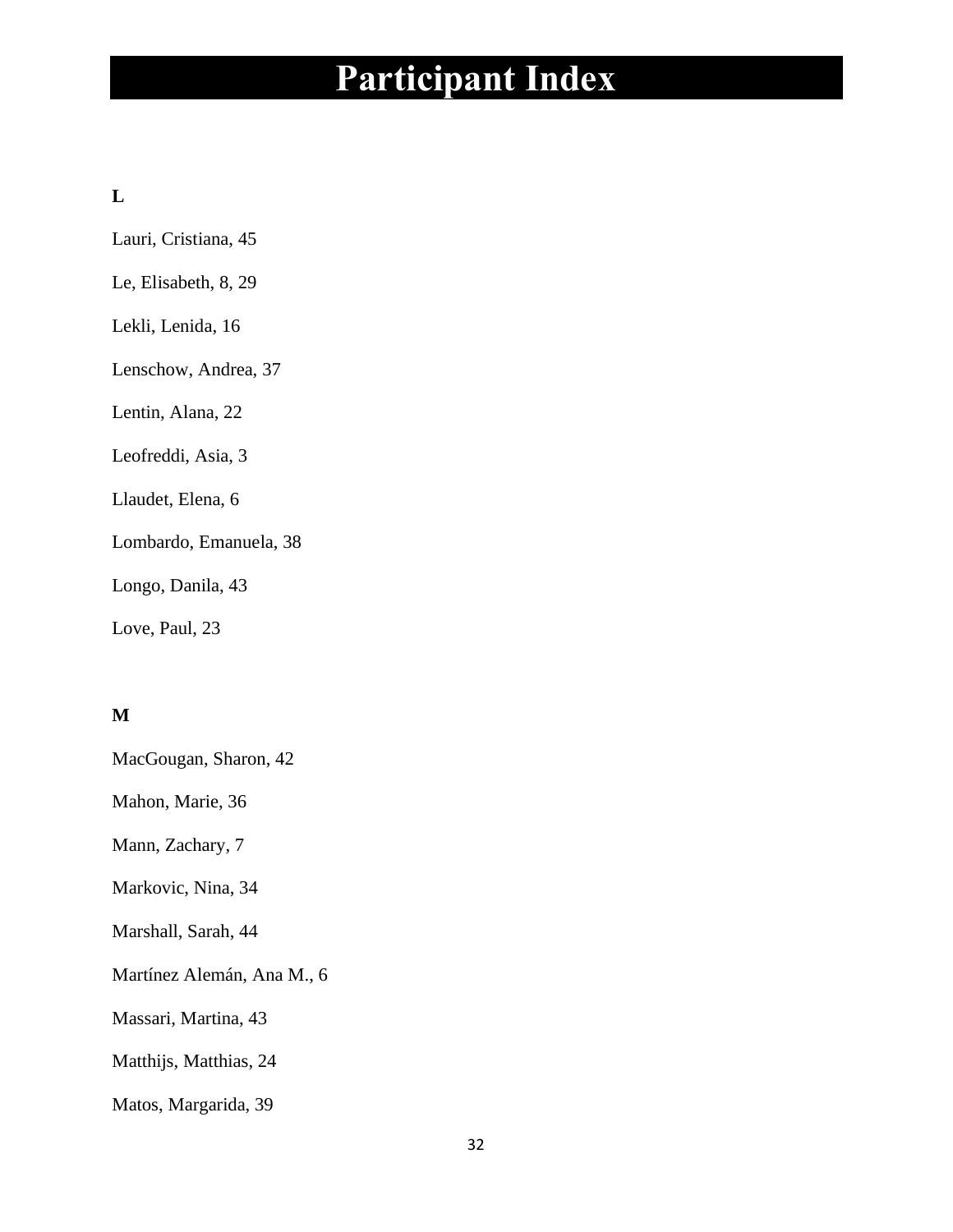- McKowen, Kelly, 39
- McNeil-Willson, Richard, 31
- Meier, Alice, 35
- Meissner, Katharina, 34
- Melo, Vanessa, 33
- Mendes, Maria, 33
- Mendez, Carlos, 25
- Mikecz, Daniel, 37
- Mišić, Mile, 36
- Molnar, Anna, 18
- Moreno, Sergio, 17
- Morese, Gaetano, 28
- Morgan, Glenn, 27
- Morjon, Alexandre, 21
- Mucha, Witold, 37
- Mullen, Catherine, 7
- Munda, Brandon, 7
- Murphy, Matt, 26
- Mýtna Kureková, Lucia, 11

# **N**

Nonin, Pierre, 20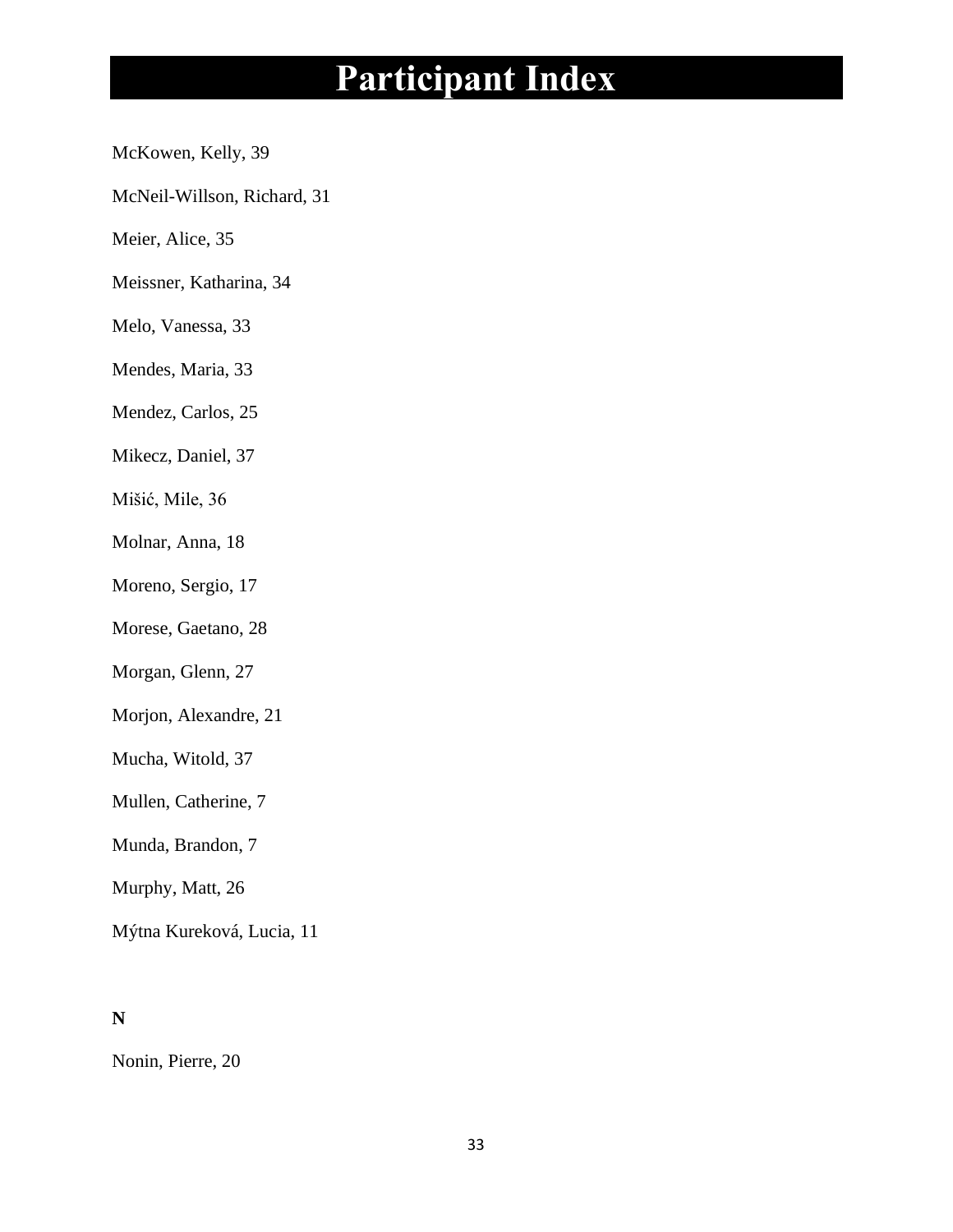# **O**

Oikonomou, Giorgio, 25 Older, Malka, 28 Omoweh, Barovwe, 45

O'Dwyer, Muireann, 32

# **P**

- Parks, Louisa, 35
- Paternotte, David, 3
- Paulovicova, Nina, 8
- Petricevic, Vanja, 14
- Petrova, Tsveta, 8, 13
- Piroska, Dora, 24
- Pollex, Jan, 37
- Popa, Elena, 41
- Powell, Samantha, 10
- Preuss, Evelyn, 14
- Prieto, Fernando, 17
- Prieto, Maria, 17
- Pumar, Nuria, 38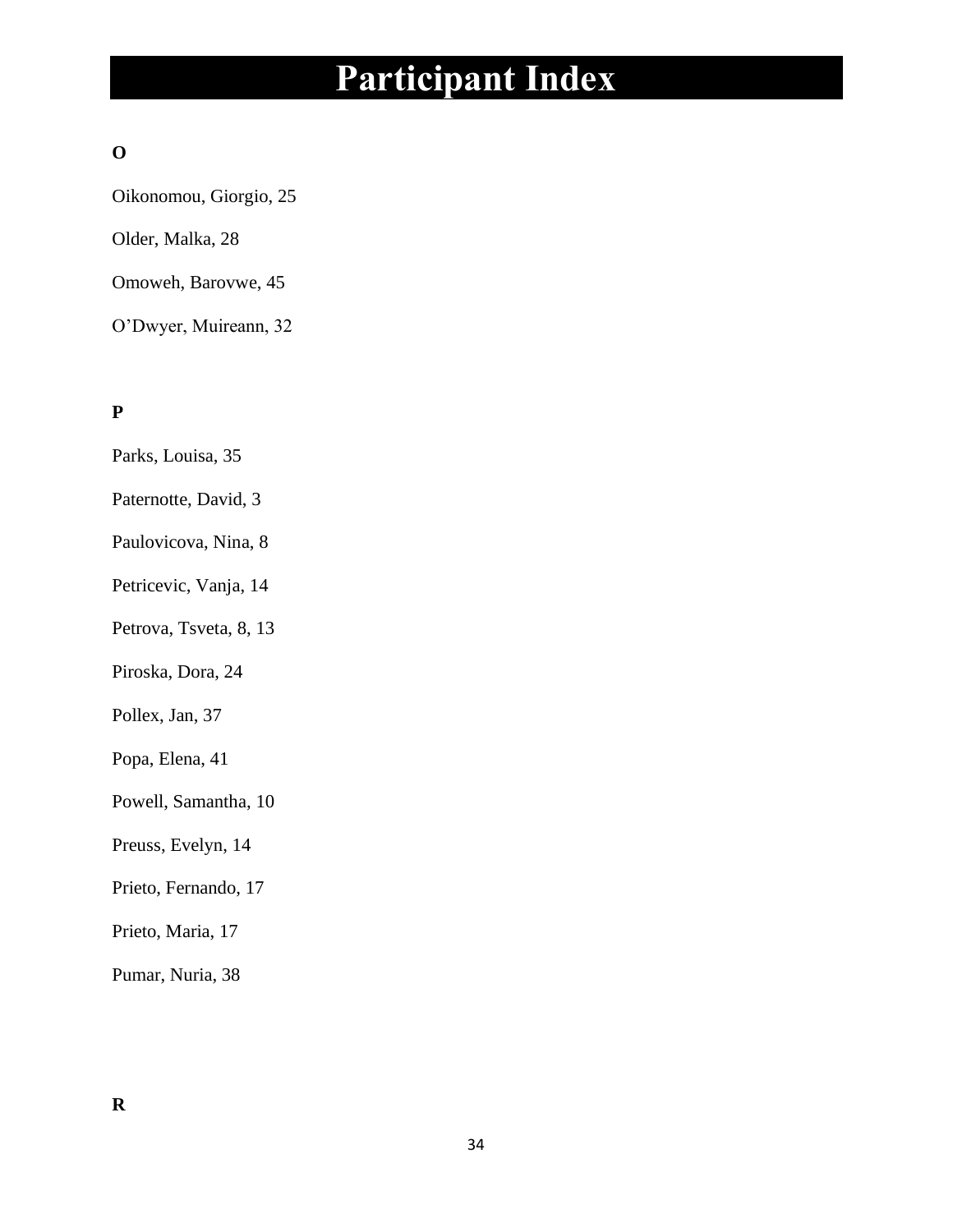Radut-Gaghi, Luciana, 21, 29

Rathgeb, Philip, 27, 39

Ray, Sara, 7

Robertson, David, 36

Romero, Javier, 42

Rosignoli, Francesca, 35

Rotaru, Arina, 20

Rudolph, Anna Katharina, 7

Rughinis, Cosima, 21

# **S**

Saaristo, Saila-Maria, 33

Sabatini, Francesca, 43

Sacristán, Alejandro, 17

Șamșudean, Dragoș 6

Sapir, Eliyahu, 12

Sardelic, Julija, 30

Sauer, Birgit, 3

Scherhaufer, Patrick, 37

Schmidt, Vivien, 24, 27

Schmidt-Voges, Inken, 32

Schoeller, Magnus, 18, 34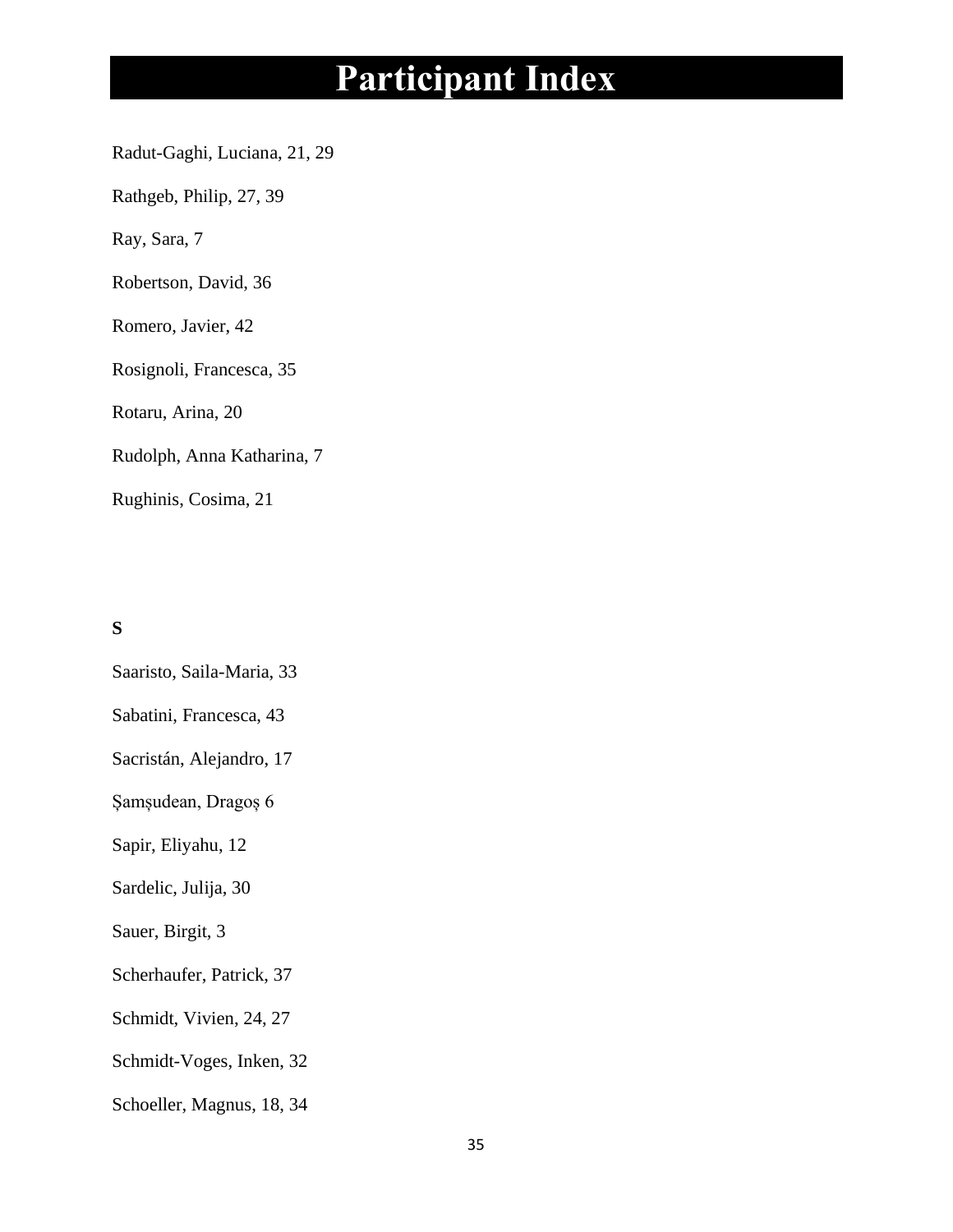- Schoon, Eric, 31
- Schraik, Elke, 34
- Sedelmeier, Ulrich, 4, 26
- Sereke, Wegahta, 13
- Shao, Jian, 36
- Sharifi, Azadeh, 42
- Shea, Nicole, 7
- Schoenefeld, Jonas, 1
- Sieg, Katrin, 42
- Silletti, Alida Maria, 29
- Simon, Julia, 25
- Singh, Renu, 9
- Sliwinski, Krzysztof, 4, 23
- Snegovaya, Maria, 8,
- Söding, Tatjana, 26
- Soós, Edit, 23, 41
- Soßdorf, Anna, 37
- Spannagel, Janika, 2
- Sprinz, Detlef, 5
- Stefanova, Boyka, 41
- Steinebach, Yves, 1
- Stivas, Dionysios, 4
- Studená, Ivana, 11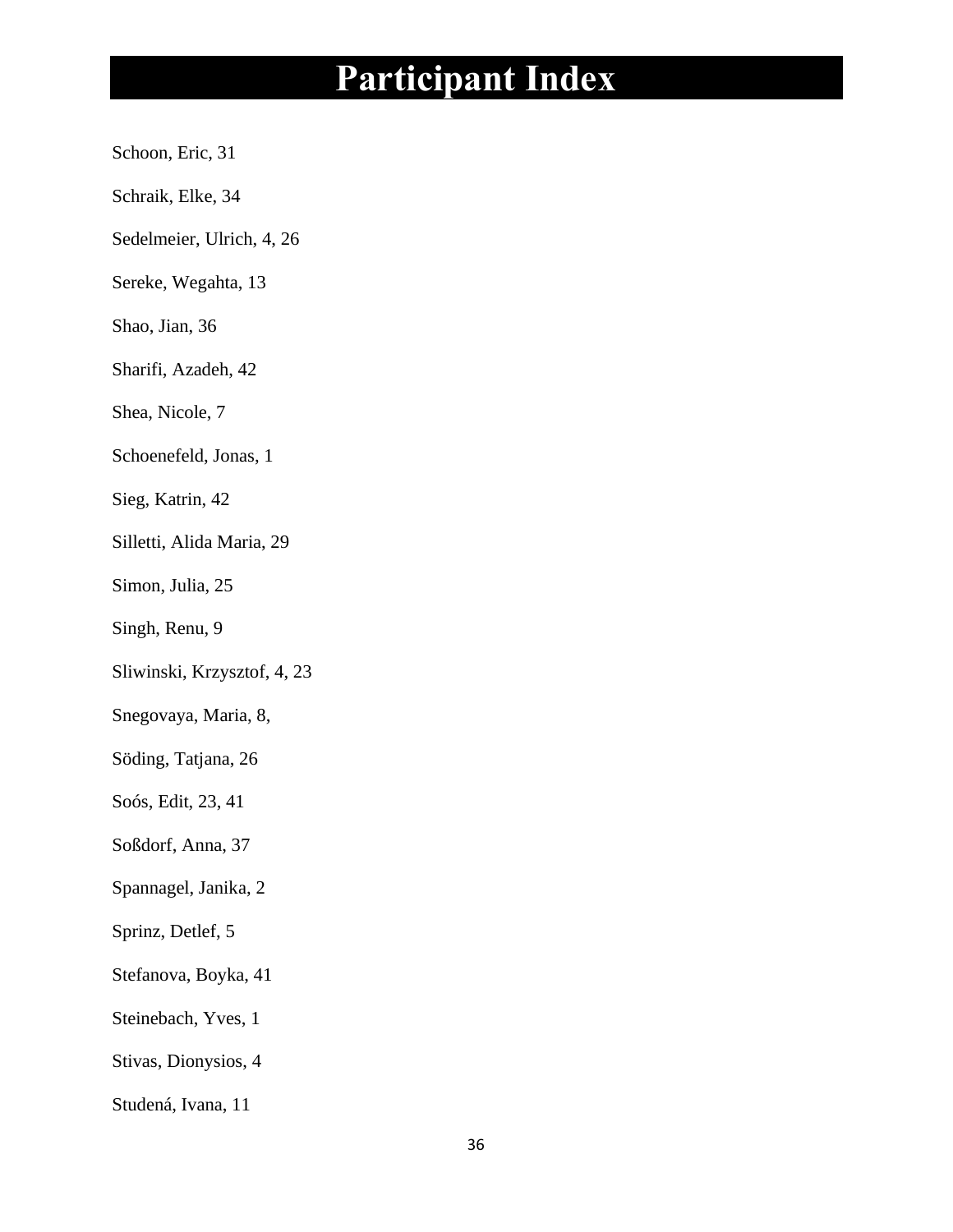Sywenky, Irene, 10

Szalma, Ivett, 19

Szczuka, Borbála Júlia, 19

**T**

Takács, Judit, 19

Tamïr, Dar, 9

Tanturri, Maria, 19

Tap, Paul, 14

Tarlea, Silvana, 23,

Theuns, Tom, 26

Thurnhofer, Mara-Katharina, 28, 38

Todria, Tamar, 30

Tosun, Jale, 1, 21, 28, 36

Trampusch, Christine, 34

Trombetta, Maria Julia, 5

Tuch, Steven, 8

Turillazzi, Beatrice, 43

# **U**

Unangst, Lisa, 6

# **V**